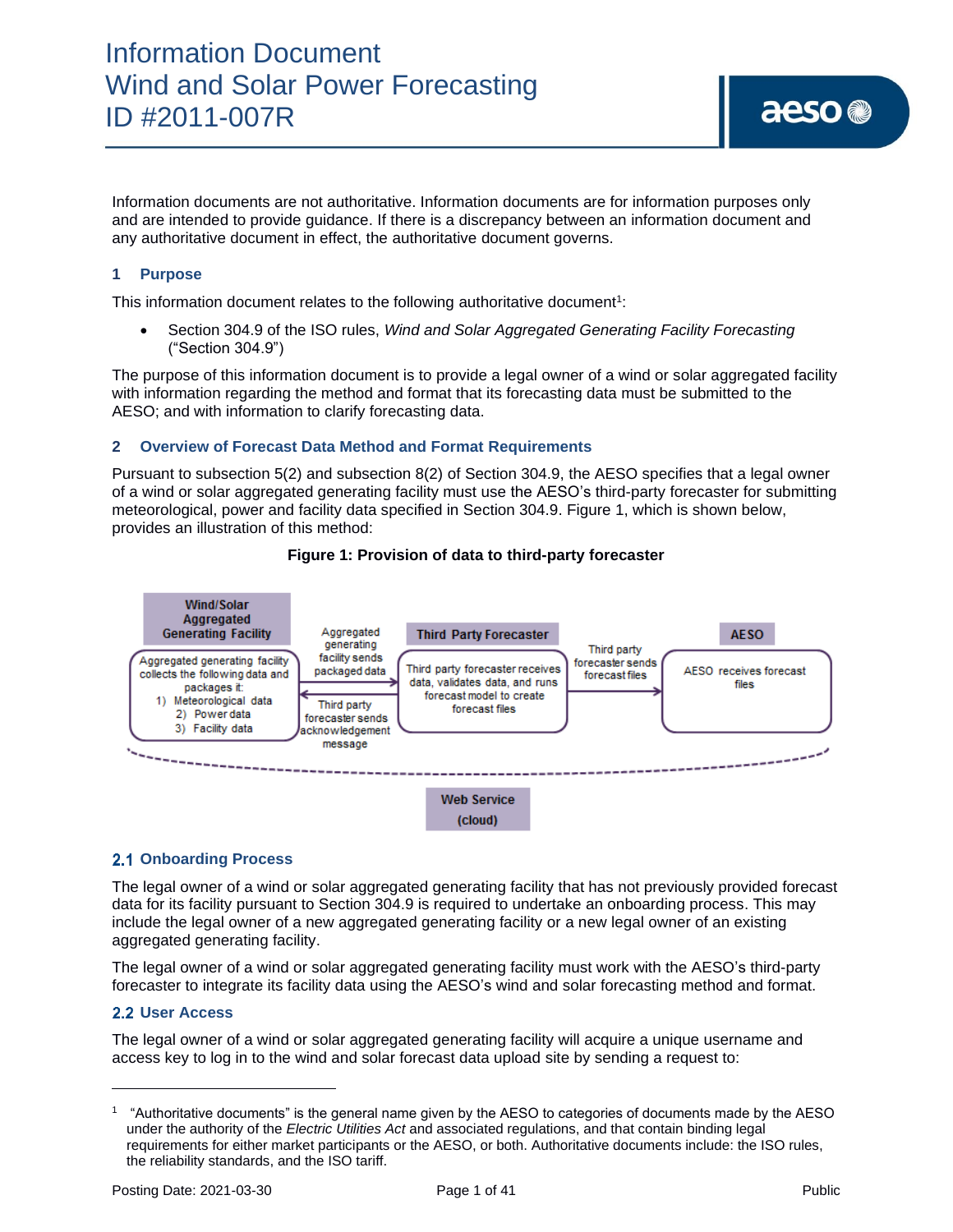info@aeso.ca. The use of this unique username and access key will ensure the wind or solar aggregated generating facility is authenticated to the third-party forecaster for the upload of data.

### **2.3 Pre-production Testing Site**

The pre-production site for a legal owner of a wind or solar aggregated generating facility to test its data system and connection to the third-party forecaster is:

<https://windsolardata.aeso.ca/preprod/>

#### **3 Wind and Solar Data Transfer Process**

#### **Data Transfer Protocol Requirement**

The legal owner of a wind or solar aggregated generating facility must use a minimum Transfer Layer Security protocol of version 1.2 or newer to access the third-party forecaster site.

#### **3.2 Data Upload Site**

The site for a legal owner of a wind or solar aggregated generating facility to upload production data is:

<https://windsolardata.aeso.ca/prod>

#### **Data Schemas**

The information below provides additional information relating to data schemas including the following data schemas that the legal owner and the third-party forecaster must use, as applicable, for the transfer of data. The data schemas are found in the appendices indicated.

- (a) facility data schema:
	- (i) wind facility data schema see Appendix 1
	- (ii) solar facility data schema see Appendix 2
- (b) meteorological data schema:
	- (i) wind meteorological data schema see Appendix 3
	- (ii) solar meteorological data schema see Appendix 4
- (c) net-to-grid real power and real power limit data schema see Appendix 5
- (d) gross real power capability schema see Appendix 6
- (e) communication layer schema see Appendix 7

The legal owner can use the communication layer with the following 4 data types from multiple facilities: meteorological; net-to-grid real power and real power limit; gross real power capability; and facility data. This layer provides the authentication in combination with the encoded facility name; only the valid combination authorizes for delivery of the envelope.

(f) message response schema – see Appendix 8

This schema is used for the message acknowledgement response that is sent from the third-party forecaster to the legal owner of wind or solar aggregated generating facility to acknowledge the transmission of data and includes error messages, when applicable.

#### **Data Transfer Frequency and Time Stamps**

The legal owner submits forecast data through the data upload production site under specified timing requirements. Different types of data have different transfer frequency requirements outlined in subsection 4, subsection 5, and subsection 8 of Section 304.9. In addition, the legal owner must transfer data to the third-party forecaster using the following data transfer frequencies.

(a) The real power limit and actual net-to-grid real power data set out in subsection 4(7) of Section 304.9, at 1-minute intervals.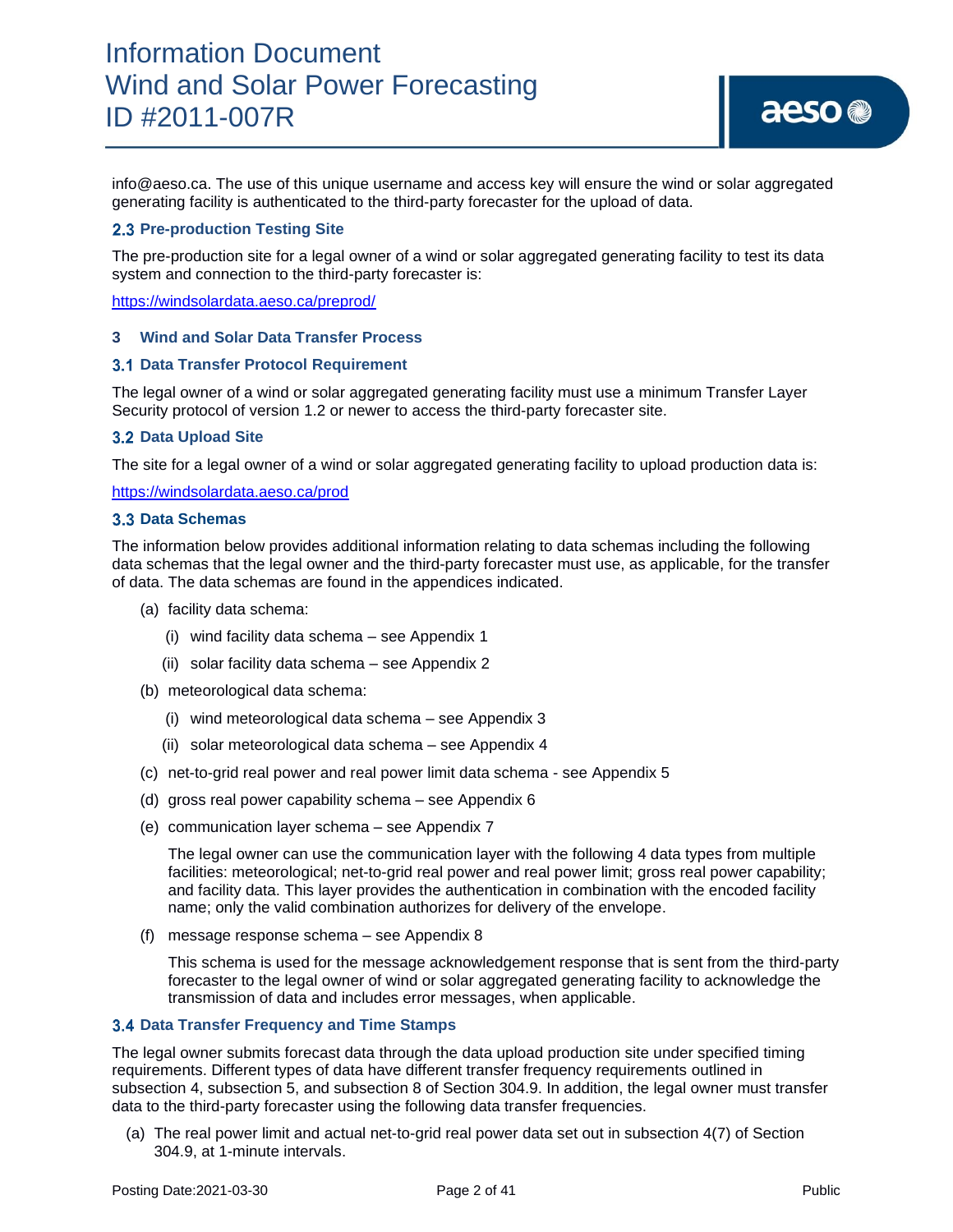(b) The facility data is submitted upon initial connection of a wind or solar aggregated generating facility data system to the third-party forecaster, and when changes occur to facility data set out in subsection 8 of Section 304.9. For example, if new wind turbines are added to an existing wind aggregated generating facility, the legal owner of the aggregated generating facility must submit new facility data that captures this change.

The legal owner must provide 2 time stamps, in Coordinated Universal Time, with each data transfer: one that indicates the time the data was processed; and one that indicates the time the data was sent as shown in Table 1. This will provide the third-party forecaster with more accurate data if there is a delay between data processing and send times.

| <b>Activity</b> | <b>Source</b> | <b>Date/Time Stamp</b>     |
|-----------------|---------------|----------------------------|
| <b>Process</b>  | Facility      | ValidTimeOfData            |
| Send            | Facility      | Generation_of_XML_and_Send |

#### **Table 1: Date and Time Stamps**

### **Multiple Aggregated Generating Facilities Owned by the Same Legal Owner**

The WindSolarComLayer allows for the legal owner of multiple wind or solar aggregated generating facilities to post all data as one message, rather than sending multiple messages for every interval specified in subsection 4, subsection 5, and subsection 8 of Section 304.9. This reduces the number of messages that are sent; therefore, the AESO encourages the legal owners of multiple wind or solar aggregated generating facilities to utilize this option. The details of the WindSolarComLayer schema are provided in Appendix 8 of this information document.

### **Data Integrity Check**

The legal owner of the wind or solar aggregated generating facility is to calculate, for data integrity purposes, the Secure Hash Algorithm, (SHA)256 checksum hash value, for the entire message, which will be added into the http header.

The third-party forecaster will recalculate the SHA256 checksum hash value upon receiving the forecast data from the wind or solar aggregated generating facility and compare them to ensure that data integrity is maintained throughout the data transfer process.

### **Data Transfer Failure**

The legal owner, when notifying the AESO, pursuant to subsection 6 and 7 of Section 304.9, must use the following email address: [info@aeso.ca.](mailto:info@aeso.ca)

The AESO expects the legal owner of the aggregated generating facility to send all of the most recent unsent power, gross real power capability, and meteorological data to the third-party forecaster, up to a maximum of 12 hours once its connection is restored.

#### **Message Acknowledgement and Error Messages**

The third-party forecaster will provide the legal owner of a wind or solar aggregated generating facility with an acknowledgement response for every data submission they receive. This response will include a return code of "0" for a failure and "1" for success. If there is an error with the data transfer, an error message, and a error level code will also be provided. Error level details are outlined below, and the details of the acknowledgment schema are provided in Appendix 8 of this information document.

(a) Error Message Examples in Acknowledgment Response

Some typical examples of error messages and their respective error level code are provided in Table 2 below. The relevant information for the legal owner is provided in the error message. The error level codes have no direct relevance for the understanding of the error.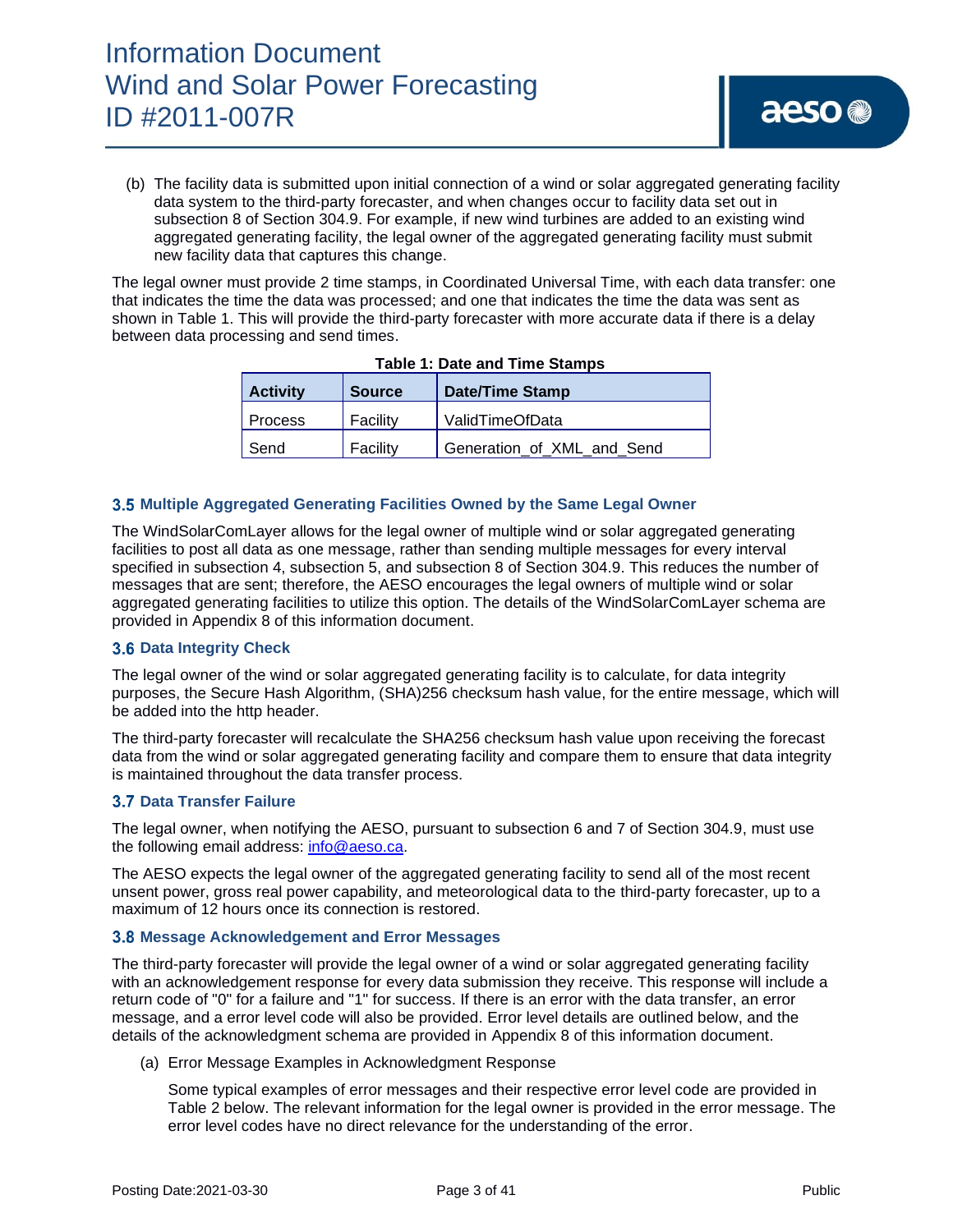| <b>Return Code</b> | <b>Error Level</b> | Message Example                                                                   |
|--------------------|--------------------|-----------------------------------------------------------------------------------|
| O                  | 2                  | Authentication problem                                                            |
| 0                  | 2                  | No valid XML header found                                                         |
| 0                  | 3                  | Access not granted for facility=xx with Access Key=xx for<br>schema=xx            |
| 0                  | 4                  | Invalid request structure - got xx bytes out of expected xx                       |
| 0                  | 8                  | validation result: line:19; element BarometricPressure:<br>Schemas validity error |
| 0                  | 9                  | The process time and send time differ with more than 3<br>minutes                 |
|                    | 10                 | The send time is more than 12 hours old                                           |

### **Table 2: Error Message Examples**

#### (b) Email Error alerts

If the third-party forecasting software detects a data validity issue, the third-party forecaster will send email error alerts to the legal owner every 2 hours. For example, if a power or meteorological value is repeated or missing for 2 consecutive hours. These email error alerts will continue to be sent until the error has been resolved.

#### **4 Data Definitions**

### **Meteorological Data**

Pursuant to subsection 4 and 5 of Section 304.9, for each measurement type listed, the legal owner must ensure that the meteorological data collection equipment and related sensing devices are installed at the height specified in Table 1 of Section 304.9. The legal owner may choose to obtain and send data with accuracy or precision greater than or equal to the accuracy and precision measurement listed in Table 1 of Section 304.9.

The meteorological tower ID is a facility-specific unique ID which differentiates multiple meteorological towers. The legal owner may choose this unique ID. The AESO recommends using the facility ID followed by measurement height and GPS co-ordinates.

#### For example:

#### "ABCD850115"

The AESO further recommends that this unique ID be consistent with the Meteorological Tower Unique ID provided in the facility data schema.

(a) Wind Meteorological Data

Pursuant to subsection 4(2) of Section 304.9, the legal owner must send 2 data sets to the thirdparty forecaster obtained at the locations listed as "Set 1" and "Set 2" in Table 1 of Section 304.9.

The following provides further explanation of the data requirements set out in Table 1 of Section 304.9:

(i) Ambient Temperature - in the case where the temperature sensor is installed a few metres below the hub height anemometers and wind vanes, provide the exact height where the sensor is installed to the third-party forecaster.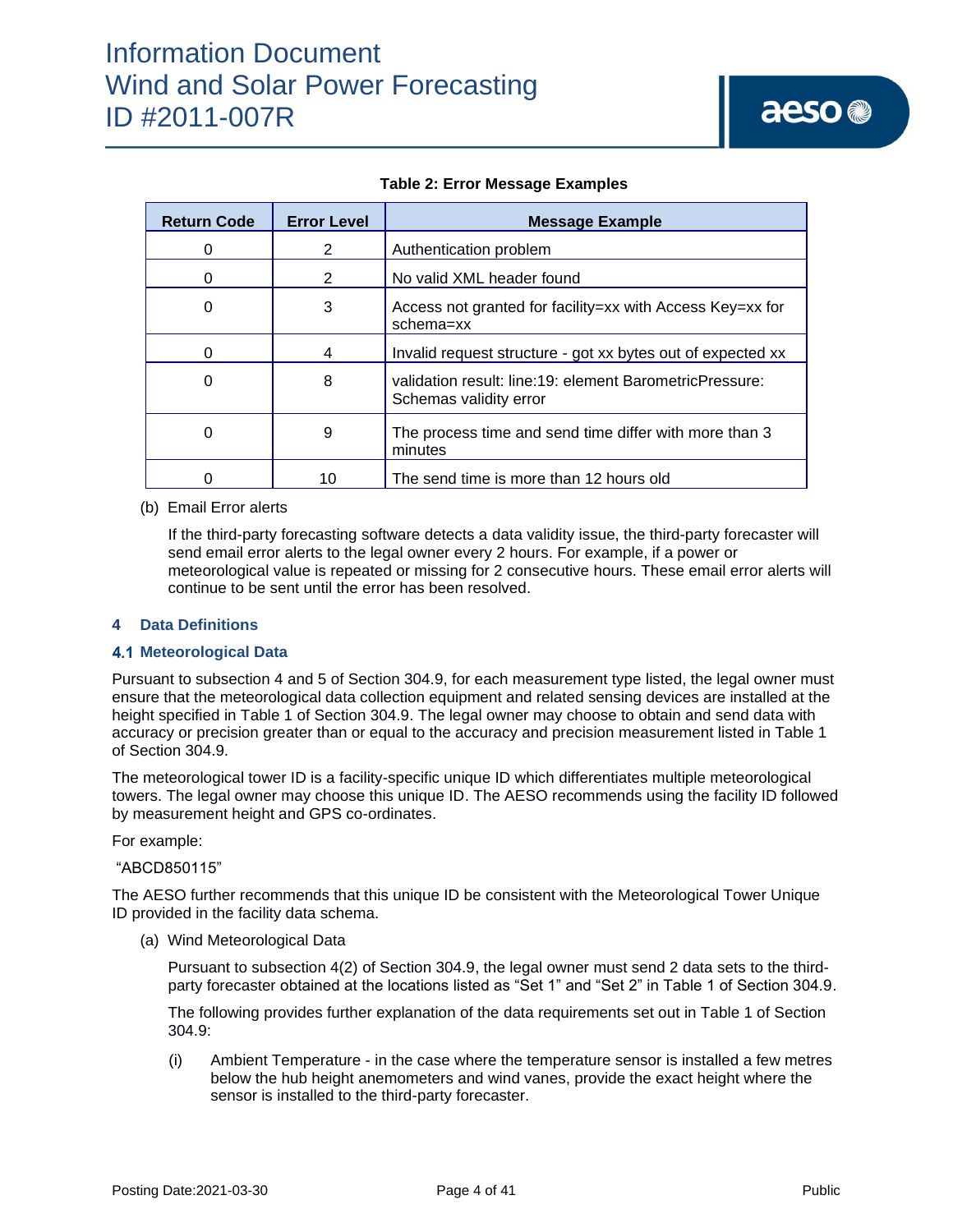(ii) Ice-up Parameter Measured with an Icing Sensor - This represents the measurement of ice build-up as measured by an independent instrument in millimetres.

For example, 0 mm icing thickness is equal to 0; 40 mm icing thickness is equal to 0.4; and 80 mm of icing thickness is equal to 0.8.

- (iii) Precipitation Only consider rain measurement for the precipitation measurement.
- (iv) Dewpoint The AESO prefers a dedicated instrument for the dew point measurement. In the case where a suitable instrument is not available, the legal owner may calculate dew point using temperature and relative humidity data.
- (v) Dew Point Calculation Methodology:

A legal owner may use the following formulae to calculate the dew point from the temperature and relative humidity.

$$
P_{s,m}(T) = ae^{\left(b - \frac{T}{d}\right)\left(\frac{T}{c + T}\right)}
$$

$$
\gamma_m = \ln\left(\frac{RH}{100}e^{\left(b - \frac{T}{d}\right)\left(\frac{T}{c + T}\right)}\right)
$$

$$
T_{dp} = \frac{c\gamma_m(T, RH)}{b - \gamma_m(T, RH)}
$$

*where:*

The following are constants:  $a = 6.112$  millibars;  $b = 17.67$ ;  $c = 243.5^{\circ}C$ ;  $d = 234.5^{\circ}C$  $RH =$  relative humidity  $(\%)$ 

 $T_{dp}$  = temperature at dew point (in degrees Celsius)

γm = dew point (in degrees Celsius)

 $P_{s,m}$  = saturation vapour pressure (hPa)

(b) Solar Meteorological Data

Pursuant to subsection 4(3) of Section 304.9, a complete set of all meteorological data sets obtained must be sent to the third-party forecaster.

#### **4.2 Real Power Capability Data**

The following provides further explanation of the real power capability information that is required pursuant to subsections 4(6) and 4(7) of Section 304.9. The real power capability data requirements for wind and solar aggregated generating facilities are the same.

- (a) Gross Real Power Capability reduction may be due to unscheduled outages.
- (b) Real Power Limits this is the AESO power limit, sent from the AESO to a wind or solar aggregated generating facility, which is the current value in the power limiting control system at the wind or solar aggregated facilities.
- (c) Grid Real Power Production the real power output at the point of connection.

#### **4.3 Facility Data**

Additional clarity regarding the facility data requirements set out in subsections 8(4) and 8(5) of Section 304.9 are provided in Tables 3 and 4 below.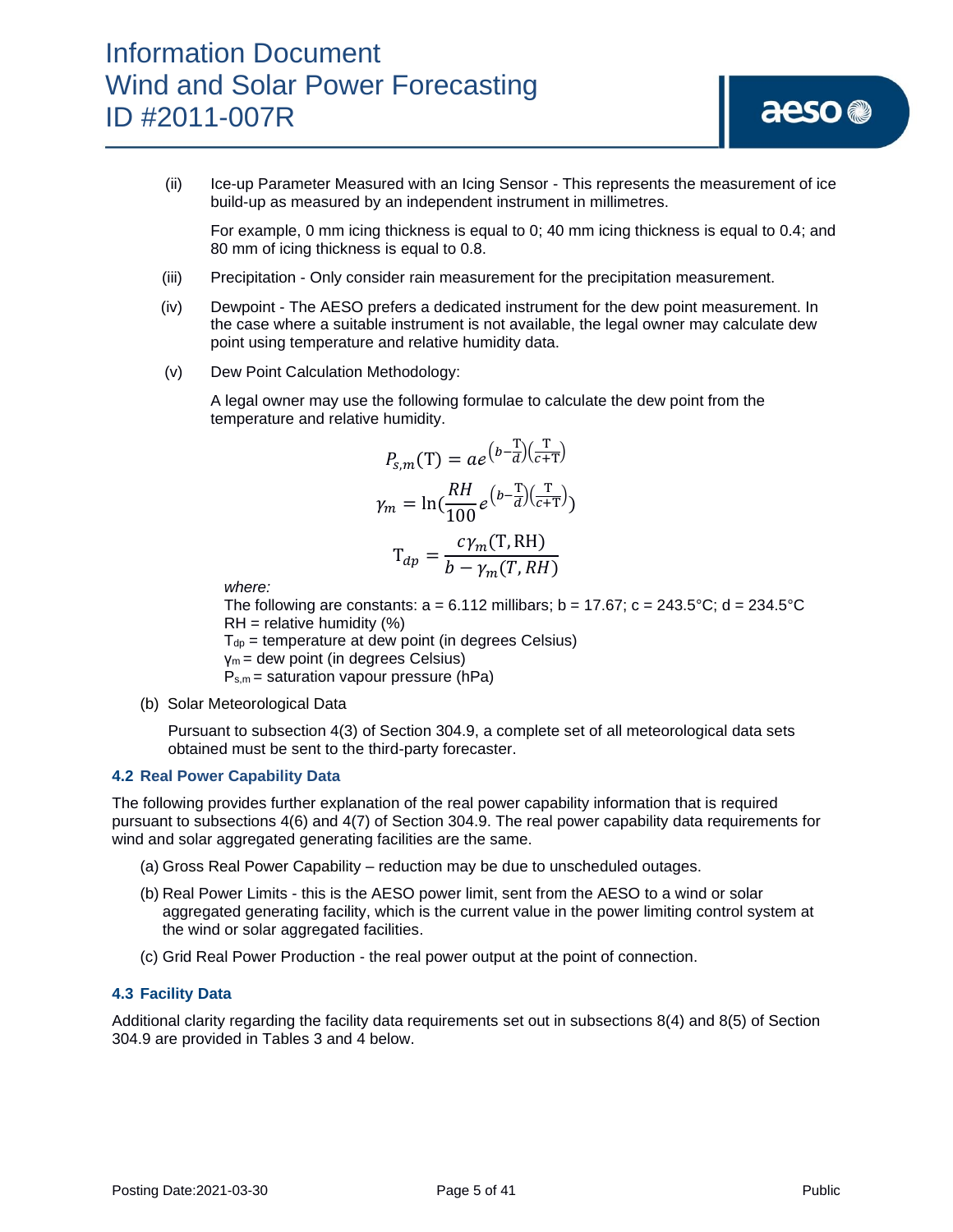

| Measurement<br><b>Type</b>                                  | <b>Notes</b>                                                                                                                                                                                                                                               |
|-------------------------------------------------------------|------------------------------------------------------------------------------------------------------------------------------------------------------------------------------------------------------------------------------------------------------------|
| Meteorological<br><b>Tower Unique</b><br>ID                 | This is a facility-specific unique ID which differentiates multiple<br>meteorological towers. The legal owner may choose this unique ID. The<br>AESO recommends using the facility ID followed by measurement height<br>and GPS co-ordinates. For example: |
|                                                             | "ABCD3550115"                                                                                                                                                                                                                                              |
|                                                             | The AESO further recommends that this unique ID be consistent with the<br>Meteorological Tower Unique ID provided in the wind meteorological data<br>schema.                                                                                               |
| Meteorological<br><b>Tower Data</b><br>Collection<br>Height | The height at which the meteorological data is measured.                                                                                                                                                                                                   |
| <b>Turbine Model</b><br>Name                                | The manufacturer's turbine model name                                                                                                                                                                                                                      |
| Turbine Wind<br>Cut-in                                      | The manufacturer's turbine wind cut-in point                                                                                                                                                                                                               |
| Turbine Wind<br>Cut-out                                     | The manufacturer's turbine wind cut-out point                                                                                                                                                                                                              |
| <b>Turbine</b><br>Temperature<br>Cut-out<br>Lower*          | The manufacturer's turbine temperature cut-out lower point                                                                                                                                                                                                 |
| Turbine<br>Temperature<br>Cut-out<br>Upper*                 | The manufacturer's turbine temperature cut-out upper point                                                                                                                                                                                                 |
| Site Latitude<br>and Longitude                              | Site latitude and longitude should have a precision of 0.000001. Latitude<br>falls between 48 degrees and 60 degrees and longitude falls between -110<br>degrees and -120 degrees.                                                                         |
| <b>Turbine Power</b><br>Curves                              | Submit the manufacturer's turbine power curve in the table (MW v/s wind<br>speed) format with a precision of 0.1 MW and 1.0 m/s (windspeed).                                                                                                               |

| Table 3: Wind Aggregated Generating Facility - Facility Data Requirements |  |  |
|---------------------------------------------------------------------------|--|--|
|                                                                           |  |  |

\* There is normally a lower and higher temperature cut-out; both are relevant in Alberta. The AESO requires an indicator to confirm that the numbers are ambient temperature within the rotor or air temperature.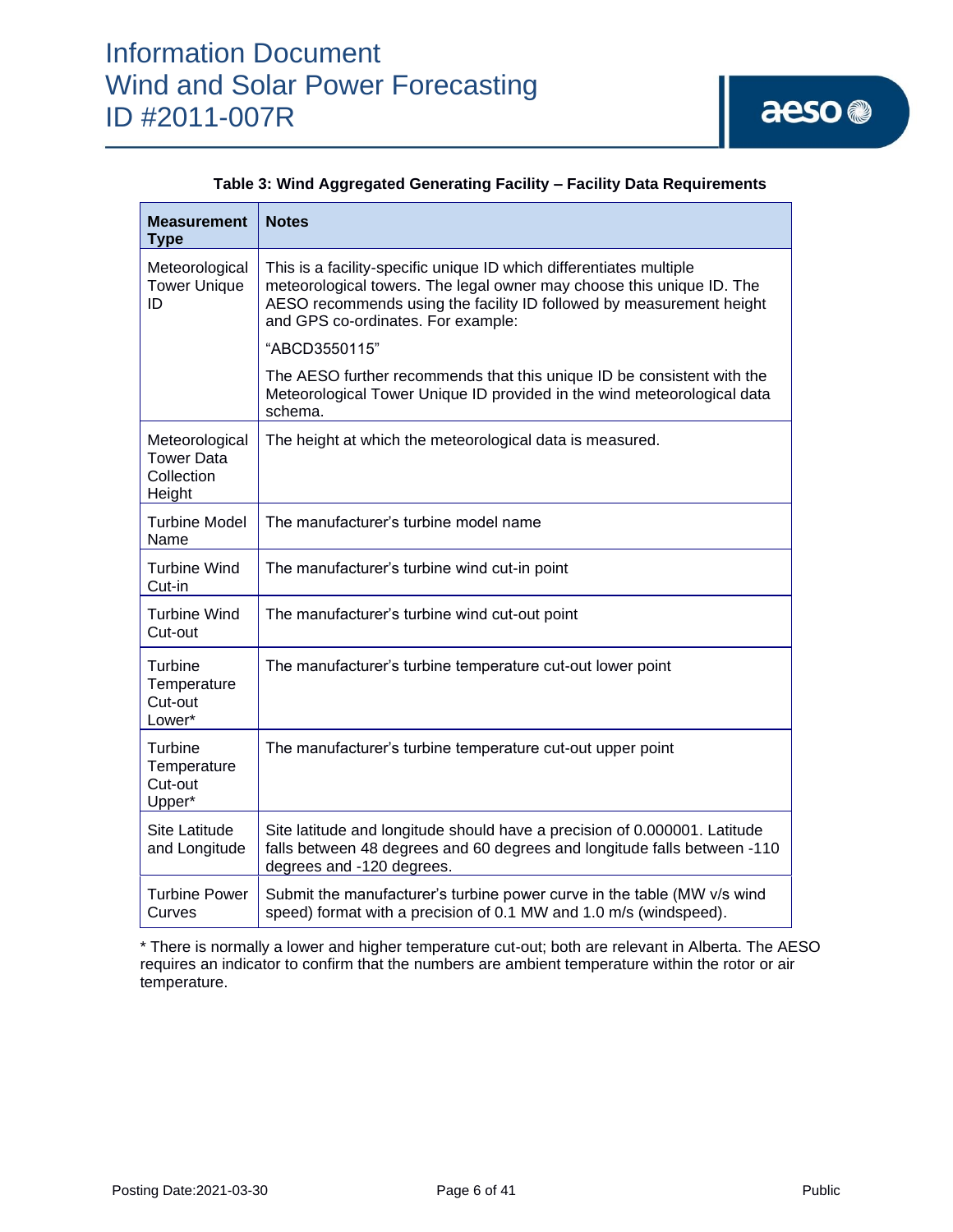| <b>Measurement</b><br><b>Type</b>                                               | <b>Units</b> | <b>Precision</b> | <b>Notes</b>                                                                                                                                                                                                                                                     |
|---------------------------------------------------------------------------------|--------------|------------------|------------------------------------------------------------------------------------------------------------------------------------------------------------------------------------------------------------------------------------------------------------------|
| Meteorological<br><b>Tower Unique</b><br>ID                                     | N/A          | N/A              | This is a facility-specific unique ID which<br>differentiates multiple meteorological towers. The<br>legal owner may choose this unique ID. The<br>AESO recommends using the facility ID followed<br>by measurement height and GPS co-ordinates.<br>For example: |
|                                                                                 |              |                  | "ABCD850115"                                                                                                                                                                                                                                                     |
|                                                                                 |              |                  | The AESO further recommends this unique ID be<br>consistent with the Meteorological Tower Unique<br>ID provided in the solar meteorological data<br>schema.                                                                                                      |
| Site Latitude<br>and Longitude                                                  | Degrees      | 0.000001         | Site latitude and longitude. Latitude falls between<br>48 degrees and 60 degrees and longitude falls<br>between -110 degrees and -120 degrees.                                                                                                                   |
| <b>Direct Current</b><br>(DC) Real<br><b>Power Rating</b>                       | <b>MW</b>    | 0.1              | Direct current real power rating of the aggregated<br>generating facility                                                                                                                                                                                        |
| Alternating<br>Current (AC)<br><b>Real Power</b><br>Rating                      | <b>MW</b>    | 0.1              | Alternating current real power rating of the<br>aggregated generating facility                                                                                                                                                                                   |
| Mounting<br>Height from<br>Ground                                               |              | 1 Meter          | Height of the weather station from the ground                                                                                                                                                                                                                    |
| Tilt Angle or<br>Range of Tilt<br>Angles to<br>Horizontal<br>Plane              |              | 1 degree         | in the case of a tracking type mounting, the range<br>of tilt angles relative to the horizontal plane.                                                                                                                                                           |
| Azimuth Angle                                                                   |              | 1 degree         |                                                                                                                                                                                                                                                                  |
| Alternating<br>Current (AC)<br><b>Real Power</b><br>Capacity per<br>Solar Array |              | 0.1 MW           |                                                                                                                                                                                                                                                                  |

## **Table 4: Solar Aggregated Generating Facility – Facility Data Requirements**

### **5 Data Transmission Timeline**

### **5.1 Position ID Interval Data**

In order for the legal owner to slice the data, the legal owner must use the position ID with sub-position ID, to divide the data into time intervals. The 6 position IDs within each hour are 10 minutes in length and are as follows: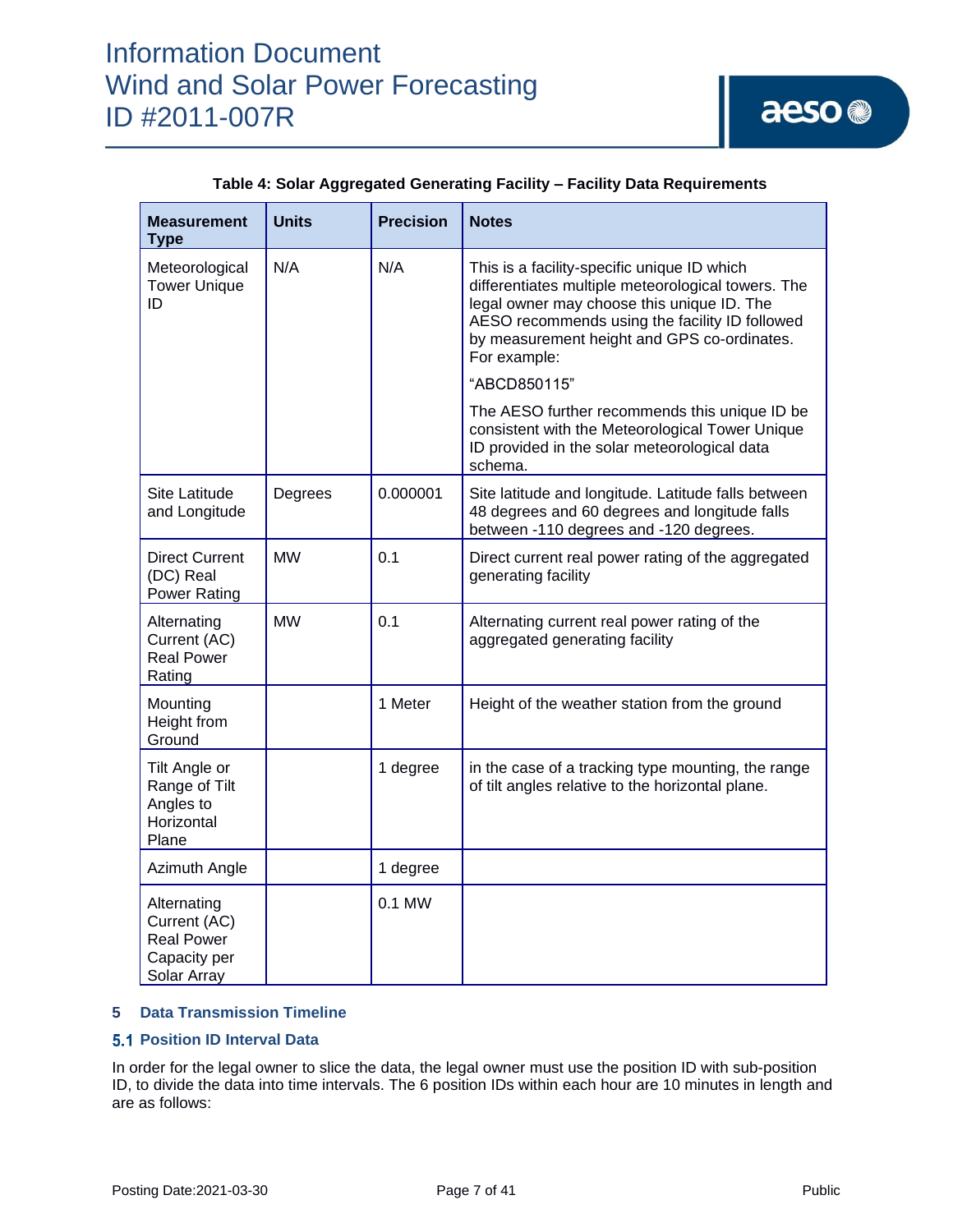- (a) Position ID 1 (00:00 9:59 in minutes:seconds)
- (b) Position ID 2 (10:00 19:59 in minutes:seconds)
- (c) Position ID 3 (20:00 29:59 in minutes:seconds)
- (d) Position ID 4 (30:00 39:59 in minutes:seconds)
- (e) Position ID 5 (40:00 49:59 in minutes:seconds)
- (f) Position ID 6 (50:00 –59:59 in minutes:seconds)

There are 10 sub-interval IDs within one position ID that are each 1 minute in length. Position IDs and sub-interval IDs are included as part of the XML schema. For example,

- (a) Position ID 1, sub-interval min 0  $(00:00 00:59$  in mm:ss)
- (b) Position ID 1, sub-interval min 1  $(01:00 01:59$  in mm:ss)

Table 5 below provides an example, from 00:00 – 9:59 in mm:ss, of the sub-interval IDs:

| <b>Position ID</b> | <b>Time Range</b><br>of Data<br><b>Intervals</b> | <b>Time Range of Data Transmission Requirements</b><br>(MM:SS) |
|--------------------|--------------------------------------------------|----------------------------------------------------------------|
|                    | (MM:SS)                                          |                                                                |
| $1$ sub $0$        | $00:00 - 0:59$                                   | $XXh:01:00 - 01:05$                                            |
| 1 sub $1$          | $01:00 - 1:59$                                   | XXh:02:00 - 02:05                                              |
| 1 sub $2$          | $02:00 - 2:59$                                   | $XXh:03:00 - 03:05$                                            |
| 1 sub $3$          | $03:00 - 3:59$                                   | $XXh:04:00 - 04:05$                                            |
| 1 sub 4            | $04:00 - 4:59$                                   | $XXh:05:00 - 05:05$                                            |
| 1 sub $5$          | $05:00 - 5:59$                                   | $XXh:06:00 - 06:05$                                            |
| 1 sub $6$          | $06:00 - 6:59$                                   | XXh:07:00 - 07:05                                              |
| 1 sub $7$          | $07:00 - 7:59$                                   | $XXh:08:00 - 08:05$                                            |
| 1 sub $8$          | $08:00 - 8:59$                                   | XXh:09:00 - 09:05                                              |
| 1 sub $9$          | $09:00 - 9:59$                                   | $XXh:10:00 - 10:05$                                            |

#### **Table 5: Example of Data Intervals and Data Transmission Requirements**

#### **5.2 Allowable Tolerance to Submit Data**

The maximum allowed tolerance to package and submit the interval data to the third-party forecaster is 5 seconds, examples of which are shown in Table 6 below.

| <b>Time Range of Data Intervals</b><br>(MM:SS) | <b>Time Range of Data Transmission</b><br><b>Requirements</b><br>(MM:SS) |
|------------------------------------------------|--------------------------------------------------------------------------|
| $00:00 - 29:59$                                | $XXh:30:00 - 30:05$                                                      |
| $30:00 - 59:59$                                | $(XXh+1):00:00 - (XXh +1):00:05$                                         |

#### **Table 6: Data Processing and Data Transmission Time Ranges**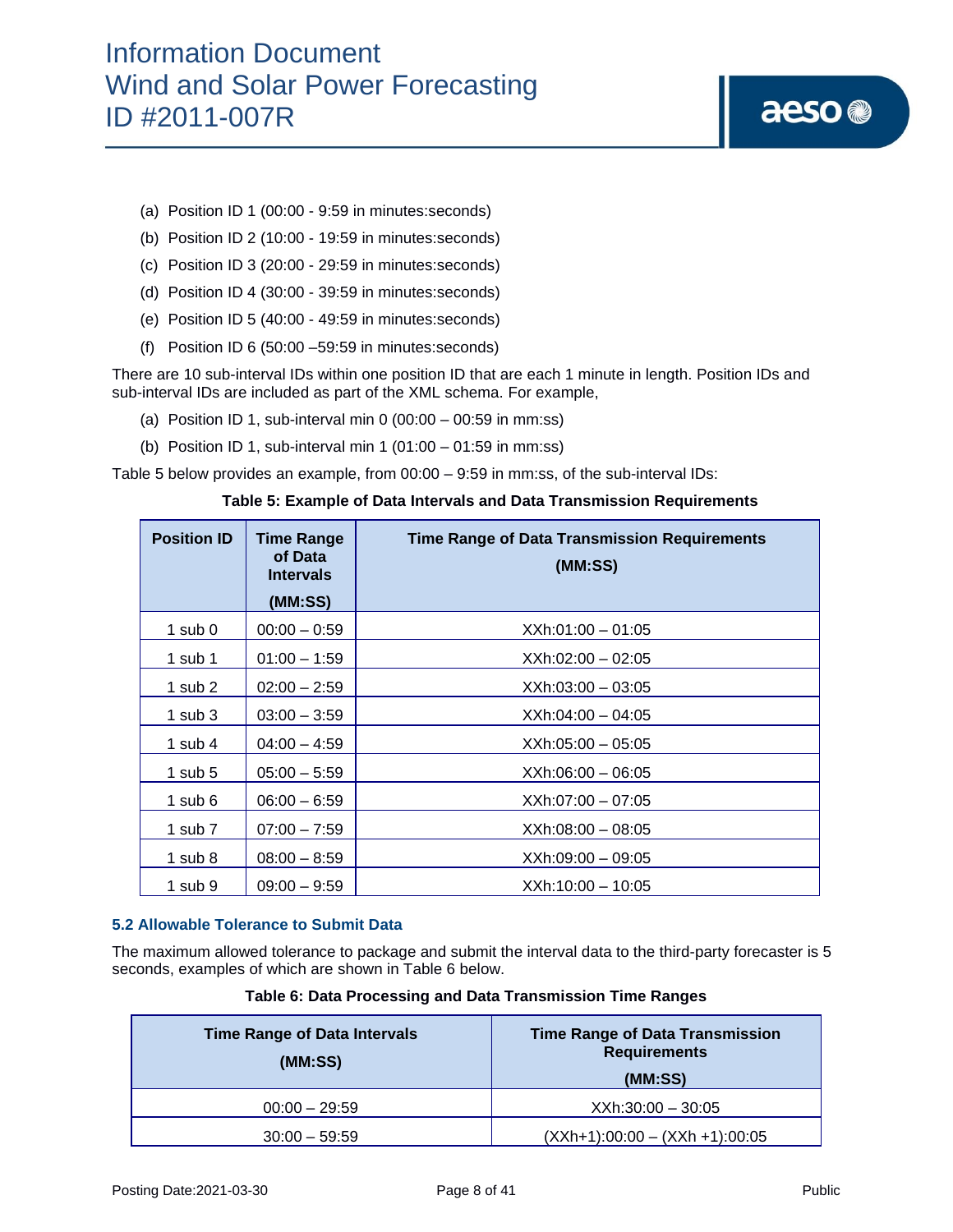# aeso<sup>®</sup>

## **Appendices**

- *Appendix 1: Wind Facility Meteorological Data Schema*
- *Appendix 2: Solar Facility Meteorological Data Schema*
- *Appendix 3: Wind Facility Data Schema*
- *Appendix 4: Solar Facility Data Schema*
- *Appendix 5: Net-to-Grid Real Power and Real Power Limit Data Schema*
- *Appendix 6: Gross Real Power Capability Data Schema*
- *Appendix 7: Communication Layer Schema*
- *Appendix 8: Message Response Schema*

### **Revision History**

| <b>Posting Date</b> | <b>Description of Changes</b>                                                                                                                                                                                        |
|---------------------|----------------------------------------------------------------------------------------------------------------------------------------------------------------------------------------------------------------------|
|                     | Removed content related to past compliance timelines and Appendix B Forecast<br>Process as per Section 502.1 Wind Aggregated Generating Facility.                                                                    |
| 2021-03-30          | Removed content that is sufficiently communicated in Section 304.9.                                                                                                                                                  |
|                     | Amended language throughout to align with the AESO's information document<br>drafting standards.                                                                                                                     |
| 2019-05-16          | Added minimum Transfer Layer Security requirements to section 3.1 in Appendix<br>А.                                                                                                                                  |
| 2019-01-30          | Dew point calculation methodology added in section 4.1.1 in Appendix A.                                                                                                                                              |
|                     | Added table names in Appendix B.                                                                                                                                                                                     |
| 2018-10-29          | Updated sections 4.1.1 and 4.1.2 in Appendix A, additional information provided<br>for Meteorological data.                                                                                                          |
|                     | Updated Figure 1 in Appendix A to clarify that eligibility for the transition period is<br>dependent on whether an aggregated generating facility connected in<br>accordance with previous forecasting requirements. |
|                     | Updated position IDs from 0-5 to 1-6 in Appendix A, section 5.1                                                                                                                                                      |
|                     | Minor updates to XML schema.                                                                                                                                                                                         |
|                     | Added figure and table names in Appendix A                                                                                                                                                                           |
| 2018-09-04          | Removed 1 hour limit in section 2.2                                                                                                                                                                                  |
| 2018-08-07          | Revised to include the wind and solar aggregated generating facility forecast<br>process required under Section 304.9.                                                                                               |
| 2016-09-28          | Administrative amendments                                                                                                                                                                                            |
| 2011-06-23          | Initial Release                                                                                                                                                                                                      |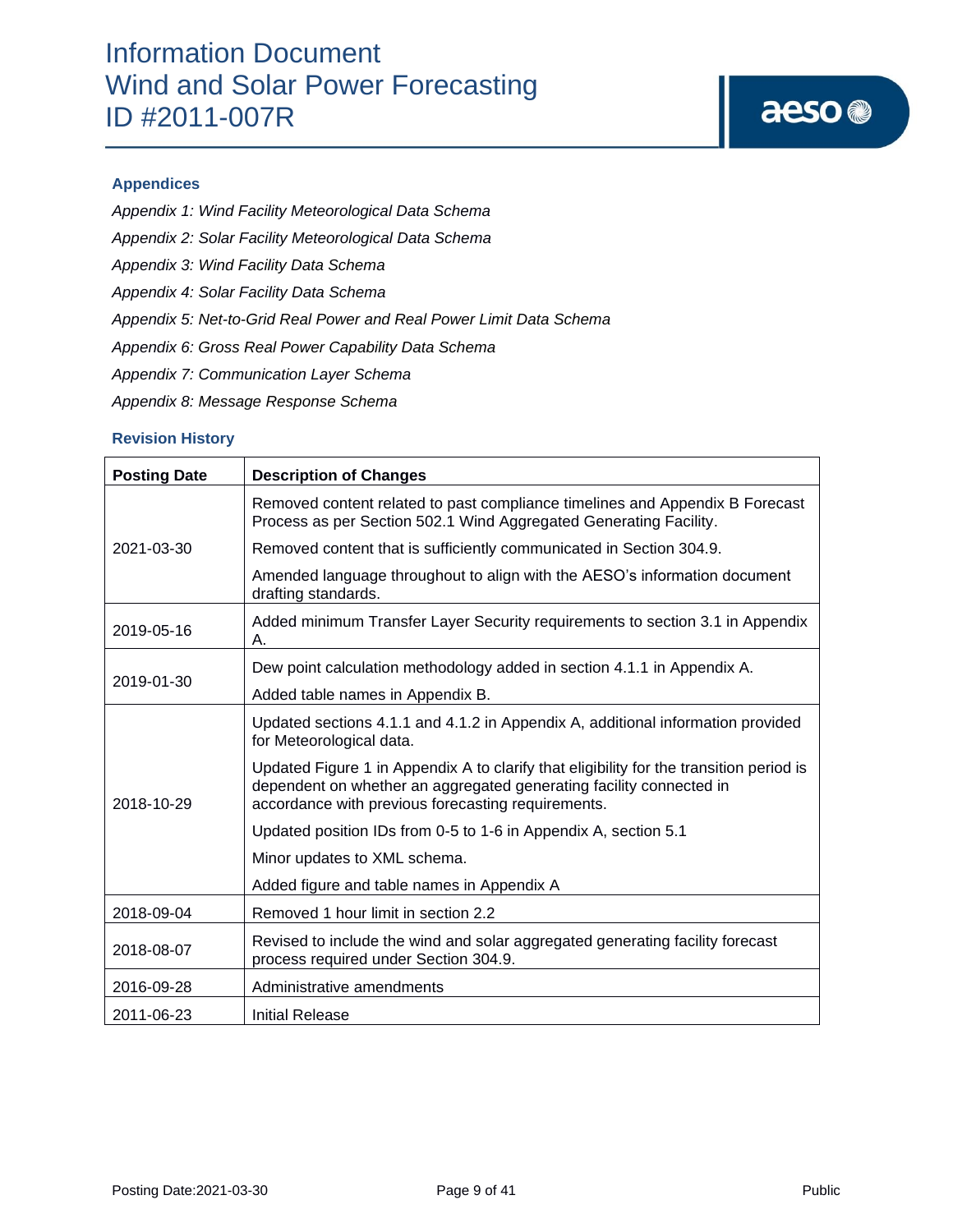aeso<sup>®</sup>

## **Appendix 1**: **Wind Facility Meteorological Data Schema**

#### **Overview of Data Schema**



#### **Detailed Data Schema**

<?xml version="1.0" encoding="UTF-8"?>

#### $\overline{\phantom{0}}$

<xs:schema xmlns:xs="http://www.w3.org/2001/XMLSchema" xmlns="http://windforecasting.public.aeso.c a" targetNamespace="http://windforecasting.public.aeso.ca" elementFormDefault="qualified" attributeFor mDefault="unqualified">

<xs:element name="WindFacilityMetData" type="WindFacilityMetDataType"></xs:element>

E<xs:complexType name="WindFacilityMetDataType">

E<xs:sequence>

E<xs:element name="Facility">

E<xs:simpleType>

<xs:restriction base="xs:string">

<xs:maxLength value="255"></xs:maxLength>

</xs:restriction>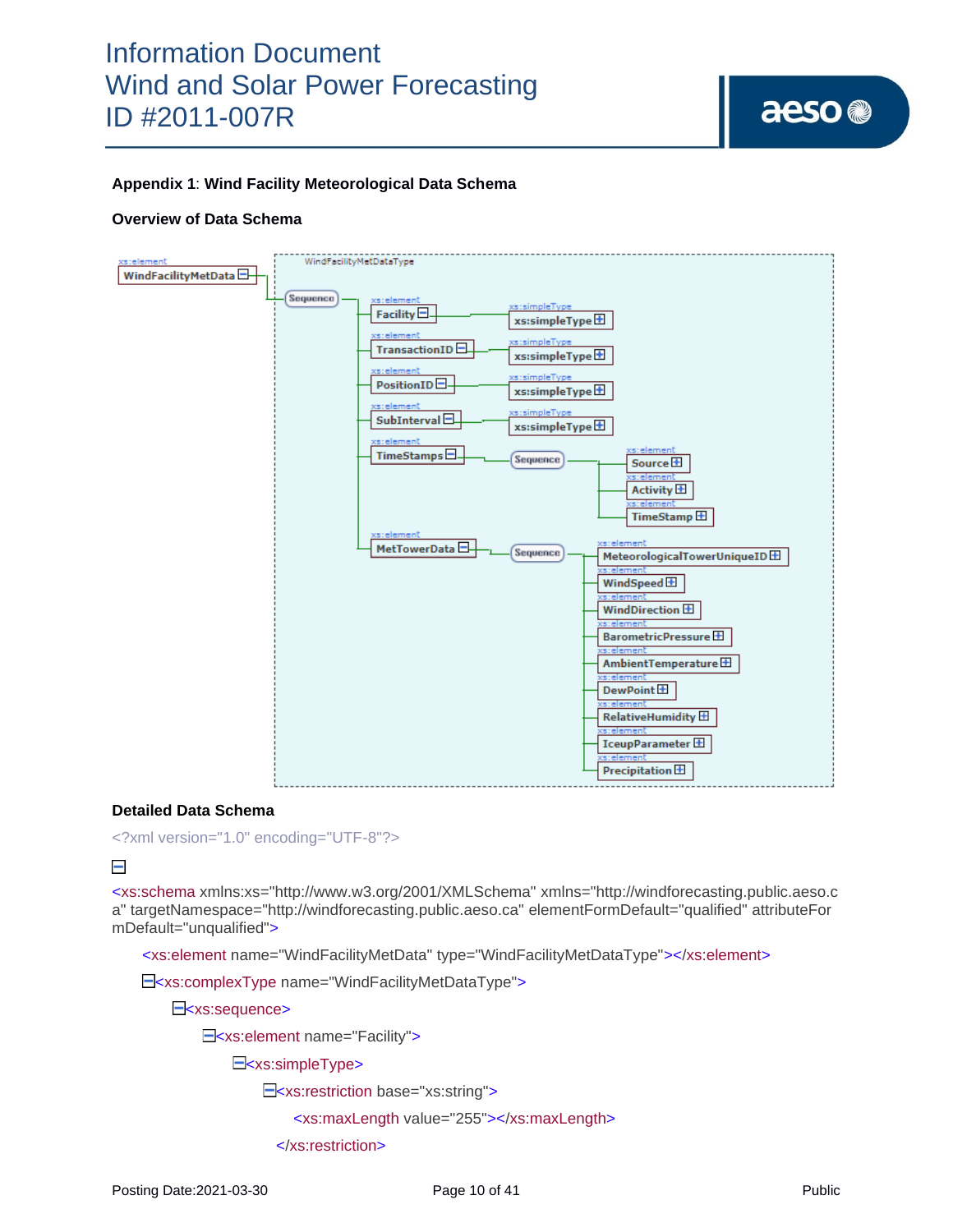# aeso<sup>®</sup>

 </xs:simpleType> </xs:element> E<xs:element name="TransactionID"> E<xs:simpleType> <xs:restriction base="xs:string"> <xs:maxLength value="255"></xs:maxLength> </xs:restriction> </xs:simpleType> </xs:element> E<xs:element name="PositionID"> E<xs:simpleType> E<xs:restriction base="xs:integer"> <xs:minInclusive value="1"></xs:minInclusive> <xs:maxInclusive value="6"></xs:maxInclusive> </xs:restriction> </xs:simpleType> </xs:element> E<xs:element name="SubInterval"> E<xs:simpleType> E<xs:restriction base="xs:integer"> <xs:minInclusive value="0"></xs:minInclusive> <xs:maxInclusive value="9"></xs:maxInclusive> </xs:restriction> </xs:simpleType> </xs:element> <xs:element name="TimeStamps" maxOccurs="unbounded"> E<xs:complexType> E<xs:sequence> <xs:element name="Source"> E<xs:simpleType> <xs:restriction base="xs:string"> <xs:enumeration value="Wind Facility"></xs:enumeration> <xs:enumeration value="Wind Forecaster"></xs:enumeration> <xs:enumeration value="B2B Provider"></xs:enumeration> </xs:restriction> </xs:simpleType>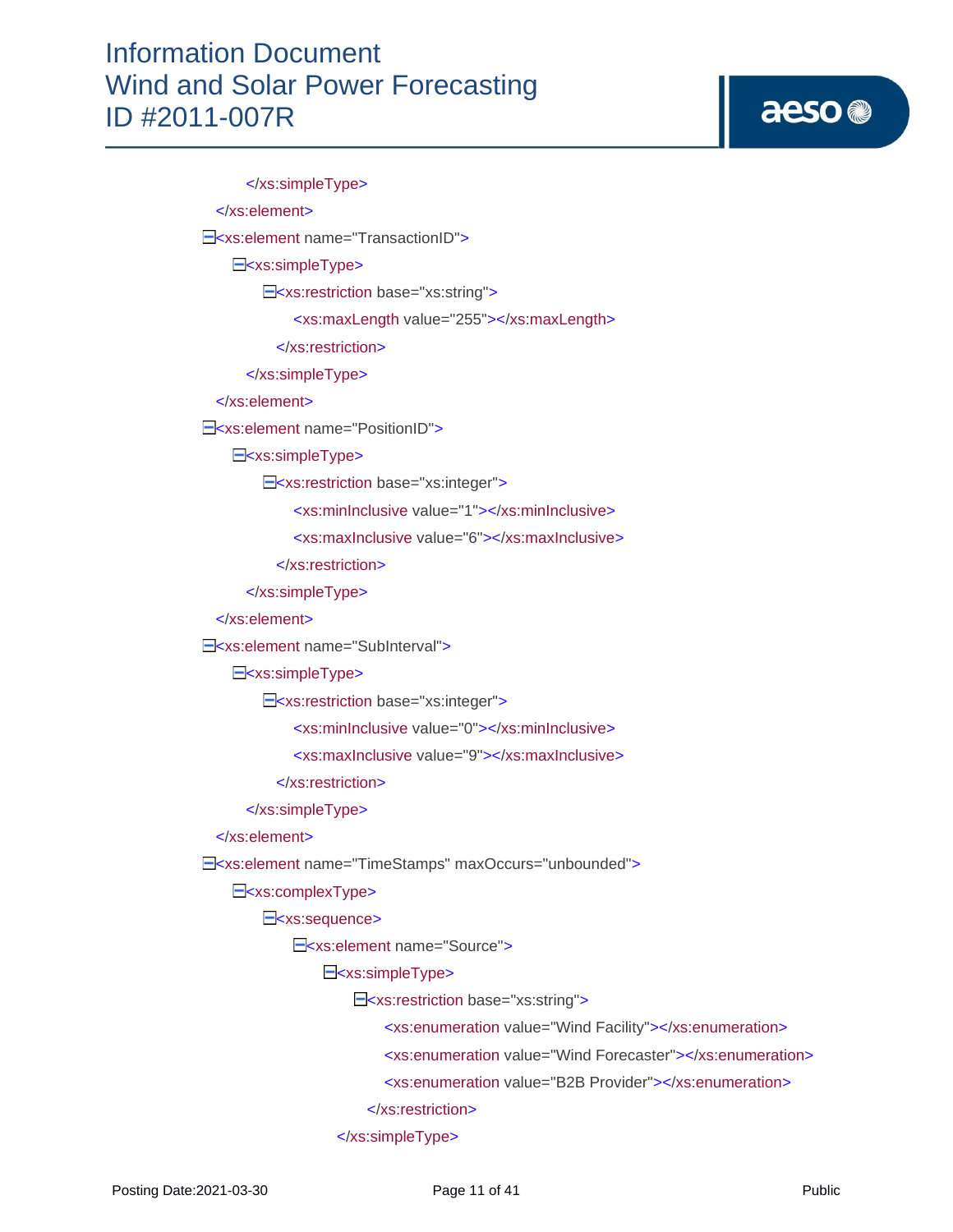# aeso<sup>®</sup>

#### </xs:element>

E<xs:element name="Activity">

E<xs:simpleType>

<xs:restriction base="xs:string">

<xs:enumeration value="Send"></xs:enumeration>

<xs:enumeration value="Receive"></xs:enumeration>

<xs:enumeration value="Process"></xs:enumeration>

</xs:restriction>

</xs:simpleType>

</xs:element>

E<xs:element name="TimeStamp">

E<xs:simpleType>

<xs:restriction base="xs:dateTime">

<xs:pattern value="\d\d\d\d-\d\d-

\d\dT\d\d:\d\d:\d\dZ"></xs:pattern>

</xs:restriction>

</xs:simpleType>

</xs:element>

</xs:sequence>

</xs:complexType>

</xs:element>

<xs:element name="MetTowerData" maxOccurs="unbounded">

E<xs:complexType>

E<xs:sequence>

E<xs:element name="MeteorologicalTowerUniqueID">

E<xs:simpleType>

E<xs:restriction base="xs:string">

<xs:minLength value="0"></xs:minLength>

<xs:maxLength value="90"></xs:maxLength>

</xs:restriction>

</xs:simpleType>

</xs:element>

E<xs:element name="WindSpeed">

E<xs:simpleType>

E<xs:restriction base="xs:float">

<xs:minInclusive value="0"></xs:minInclusive>

<xs:maxInclusive value="50"></xs:maxInclusive>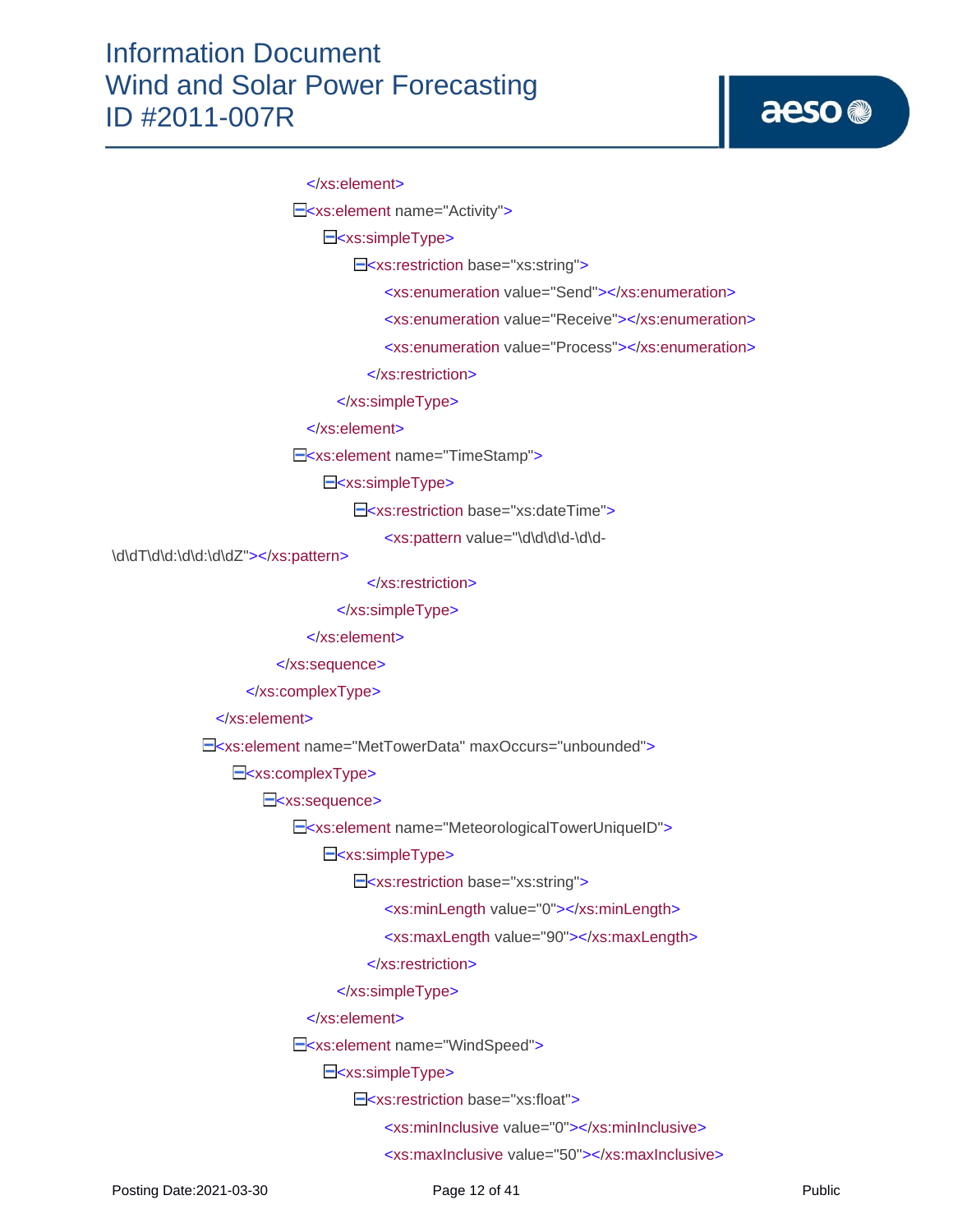```
 </xs:restriction>
       </xs:simpleType>
  </xs:element>
E<xs:element name="WindDirection">
    E<xs:simpleType>
        E<xs:restriction base="xs:float">
              <xs:minInclusive value="0"></xs:minInclusive>
              <xs:maxInclusive value="360"></xs:maxInclusive>
           </xs:restriction>
       </xs:simpleType>
   </xs:element>
E<xs:element name="BarometricPressure">
    E<xs:simpleType>
        E<xs:restriction base="xs:float">
              <xs:minInclusive value="800"></xs:minInclusive>
              <xs:maxInclusive value="1000"></xs:maxInclusive>
           </xs:restriction>
       </xs:simpleType>
  </xs:element>
E<xs:element name="AmbientTemperature">
    E<xs:simpleType>
        E<xs:restriction base="xs:float">
              <xs:minInclusive value="-50"></xs:minInclusive>
              <xs:maxInclusive value="50"></xs:maxInclusive>
           </xs:restriction>
       </xs:simpleType>
  </xs:element>
E<xs:element name="DewPoint">
    E<xs:simpleType>
        E<xs:restriction base="xs:float">
              <xs:minInclusive value="-50"></xs:minInclusive>
              <xs:maxInclusive value="50"></xs:maxInclusive>
           </xs:restriction>
       </xs:simpleType>
  </xs:element>
E<xs:element name="RelativeHumidity">
```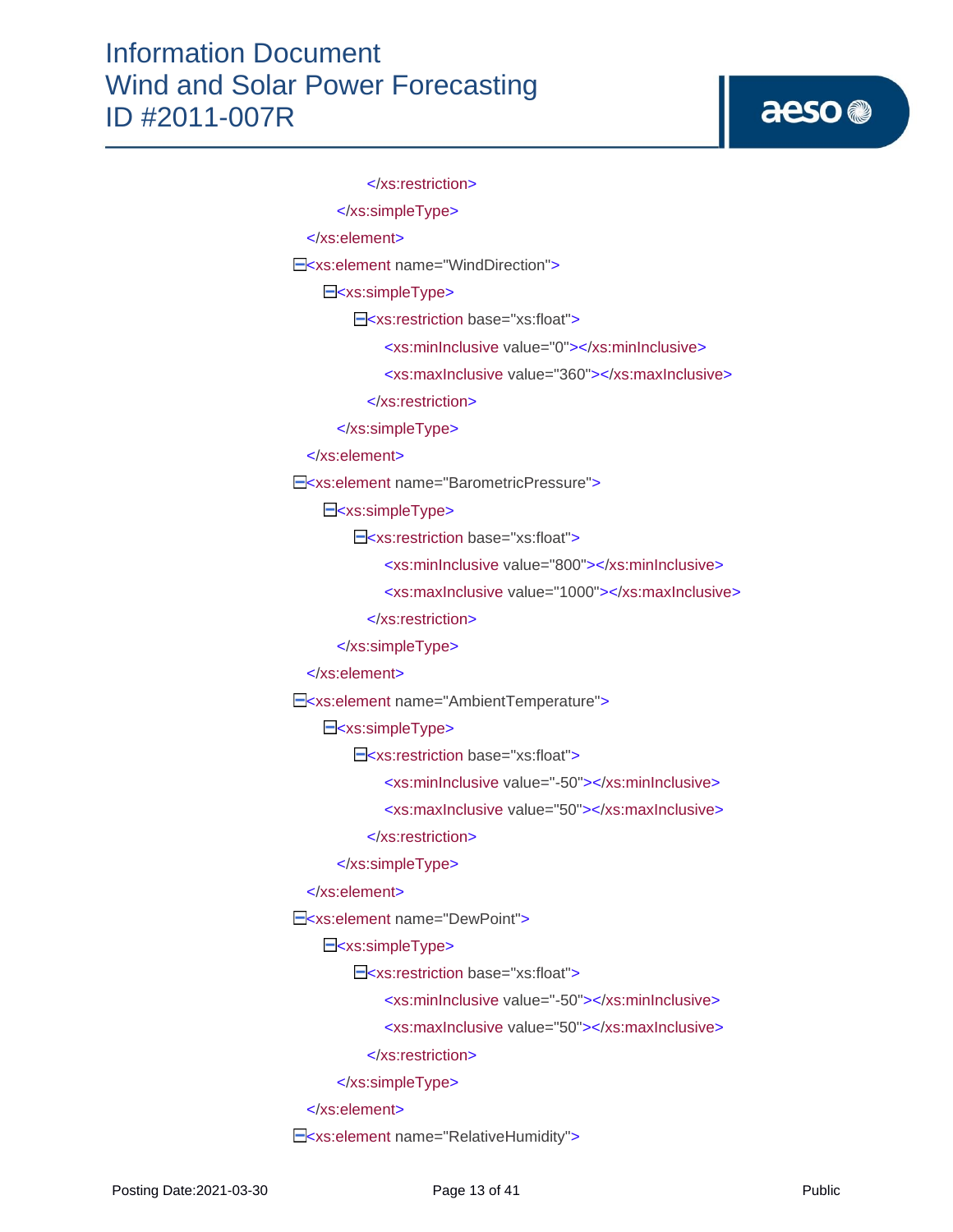E<xs:simpleType>

<xs:restriction base="xs:float">

<xs:minInclusive value="0"></xs:minInclusive>

<xs:maxInclusive value="100"></xs:maxInclusive>

</xs:restriction>

</xs:simpleType>

</xs:element>

E<xs:element name="IceupParameter">

E<xs:simpleType>

E<xs:restriction base="xs:float">

<xs:minInclusive value="0"></xs:minInclusive>

<xs:maxInclusive value="1"></xs:maxInclusive>

</xs:restriction>

</xs:simpleType>

</xs:element>

<xs:element name="Precipitation">

E<xs:simpleType>

E<xs:restriction base="xs:float">

<xs:minInclusive value="0"></xs:minInclusive>

<xs:maxInclusive value="11"></xs:maxInclusive>

</xs:restriction>

</xs:simpleType>

</xs:element>

</xs:sequence>

</xs:complexType>

</xs:element>

</xs:sequence>

</xs:complexType>

</xs:schema>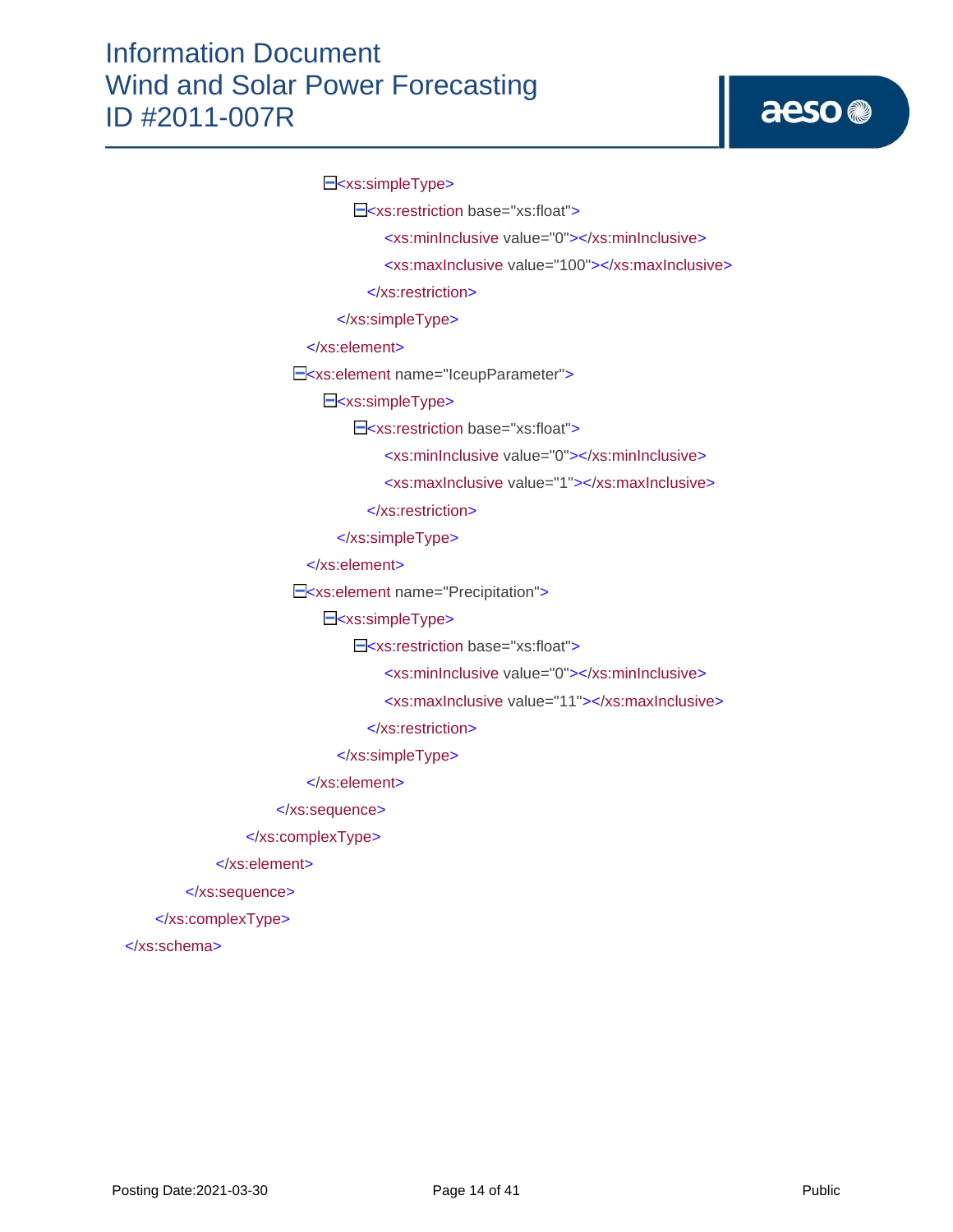aeso<sup>®</sup>

### **Appendix 2: Solar Facility Meteorological Data Schema**

#### **Overview of Data Schema**



#### **Detailed Data Schema**

<?xml version="1.0" encoding="UTF-8"?>

 $\overline{\phantom{0}}$ 

<xs:schema xmlns:xs="http://www.w3.org/2001/XMLSchema" xmlns="http://windforecasting.public.aeso.c a" targetNamespace="http://windforecasting.public.aeso.ca" elementFormDefault="qualified" attributeFor mDefault="unqualified">

<xs:element name="SolarFacilityMetData" type="SolarFacilityMetDataType"></xs:element>

E<xs:complexType name="SolarFacilityMetDataType">

E<xs:sequence>

E<xs:element name="Facility">

E<xs:simpleType>

E<xs:restriction base="xs:string">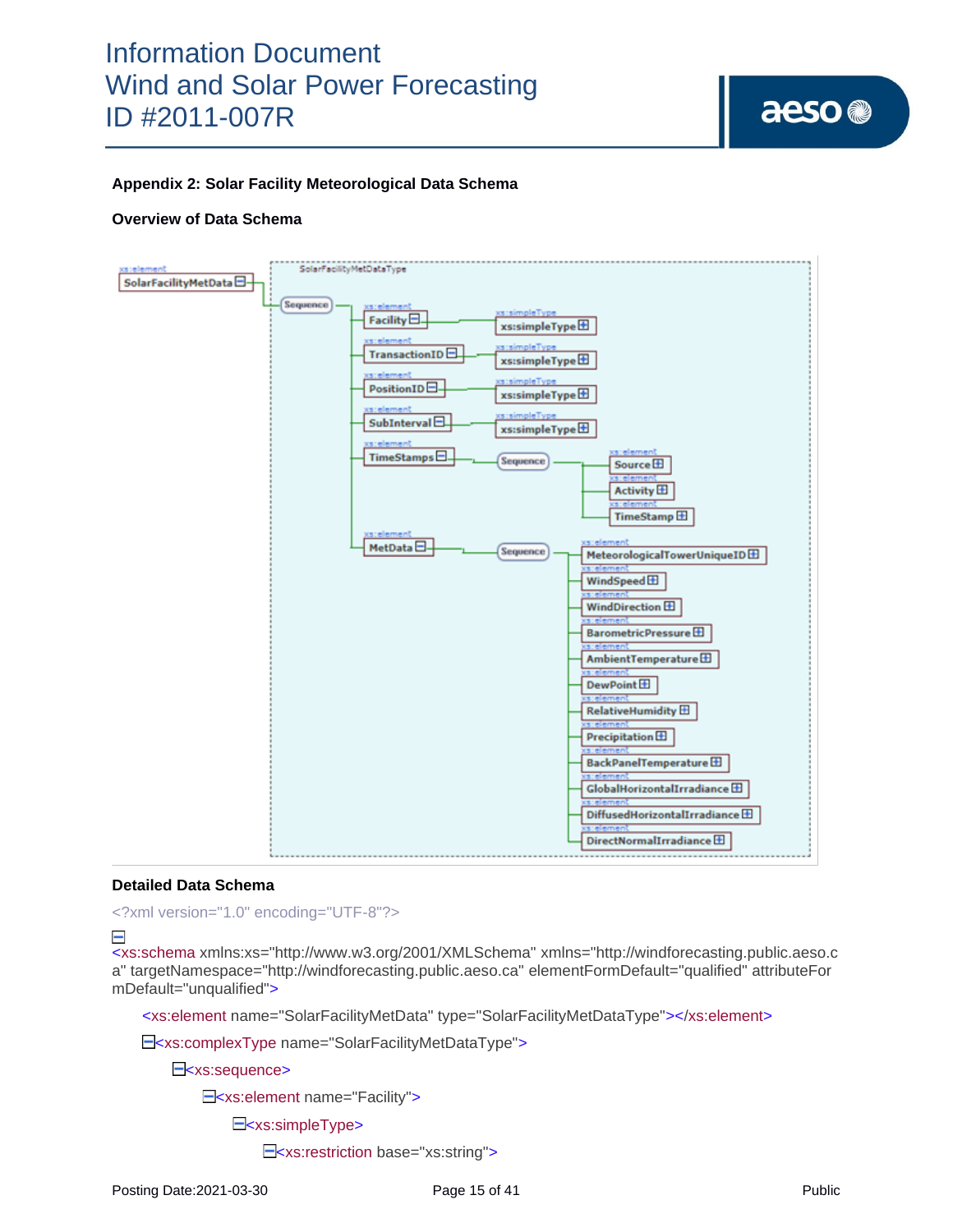# aeso<sup>®</sup>

 <xs:maxLength value="255"></xs:maxLength> </xs:restriction> </xs:simpleType> </xs:element> E<xs:element name="TransactionID"> E<xs:simpleType> <xs:restriction base="xs:string"> <xs:maxLength value="255"></xs:maxLength> </xs:restriction> </xs:simpleType> </xs:element> E<xs:element name="PositionID"> E<xs:simpleType> E<xs:restriction base="xs:integer"> <xs:minInclusive value="1"></xs:minInclusive> <xs:maxInclusive value="6"></xs:maxInclusive> </xs:restriction> </xs:simpleType> </xs:element> E<xs:element name="SubInterval"> E<xs:simpleType> E<xs:restriction base="xs:integer"> <xs:minInclusive value="0"></xs:minInclusive> <xs:maxInclusive value="9"></xs:maxInclusive> </xs:restriction> </xs:simpleType> </xs:element> <xs:element name="TimeStamps" maxOccurs="unbounded"> E<xs:complexType> E<xs:sequence> <xs:element name="Source"> E<xs:simpleType> <xs:restriction base="xs:string"> <xs:enumeration value="Solar Facility"></xs:enumeration> <xs:enumeration value="Solar Forecaster"></xs:enumeration> <xs:enumeration value="B2B Provider"></xs:enumeration>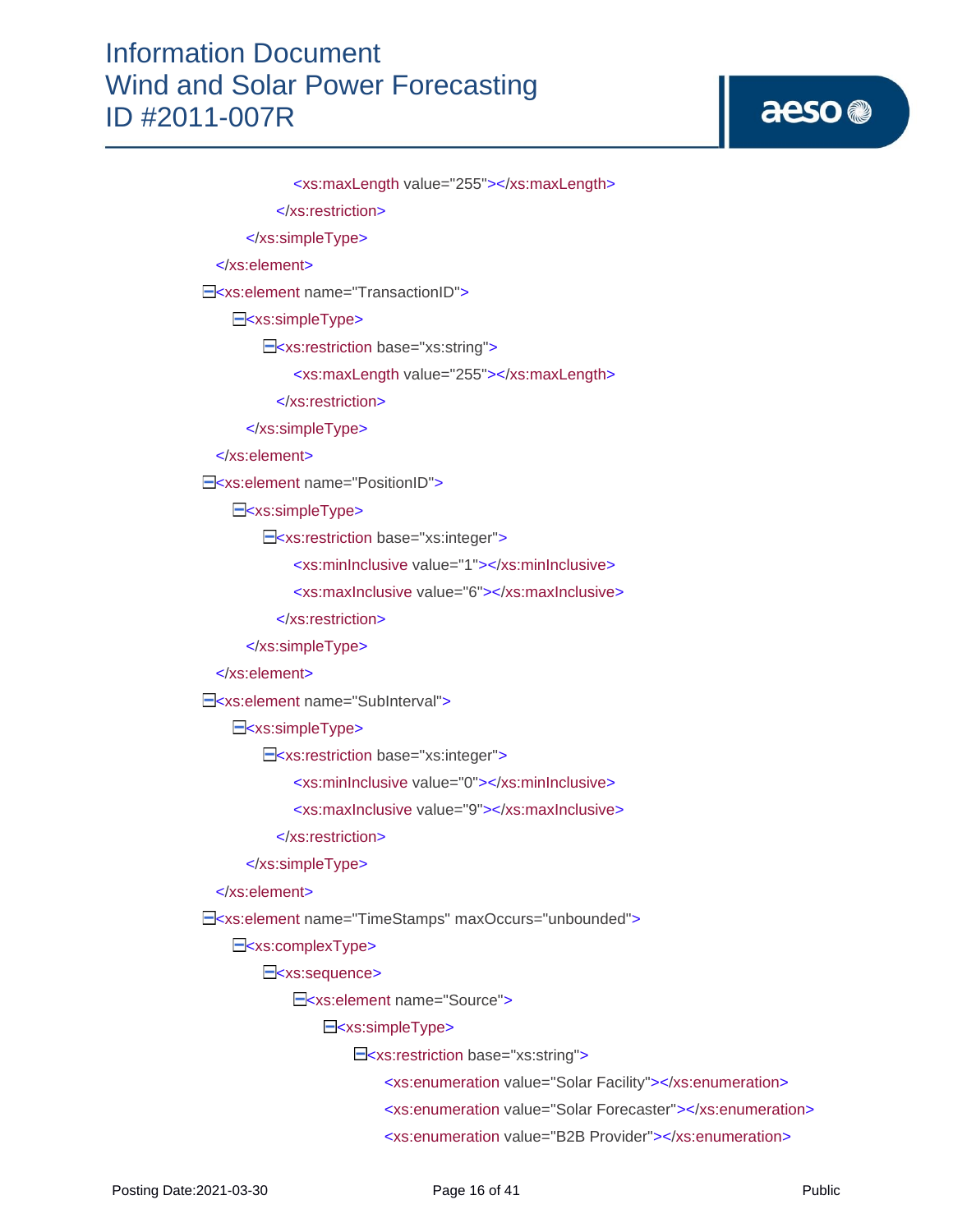</xs:restriction>

</xs:simpleType>

</xs:element>

<xs:element name="Activity">

E<xs:simpleType>

<xs:restriction base="xs:string">

<xs:enumeration value="Send"></xs:enumeration>

<xs:enumeration value="Receive"></xs:enumeration>

<xs:enumeration value="Process"></xs:enumeration>

</xs:restriction>

</xs:simpleType>

</xs:element>

<xs:element name="TimeStamp">

E<xs:simpleType>

E<xs:restriction base="xs:dateTime">

<xs:pattern value="\d\d\d\d-\d\d-

\d\dT\d\d:\d\d:\d\dZ"></xs:pattern>

</xs:restriction>

</xs:simpleType>

</xs:element>

</xs:sequence>

</xs:complexType>

</xs:element>

E<xs:element name="MetData" maxOccurs="unbounded">

E<xs:complexType>

E<xs:sequence>

E<xs:element name="MeteorologicalTowerUniqueID">

E<xs:simpleType>

<xs:restriction base="xs:string">

<xs:minLength value="0"></xs:minLength>

<xs:maxLength value="90"></xs:maxLength>

</xs:restriction>

</xs:simpleType>

</xs:element>

E<xs:element name="WindSpeed">

E<xs:simpleType>

E<xs:restriction base="xs:float">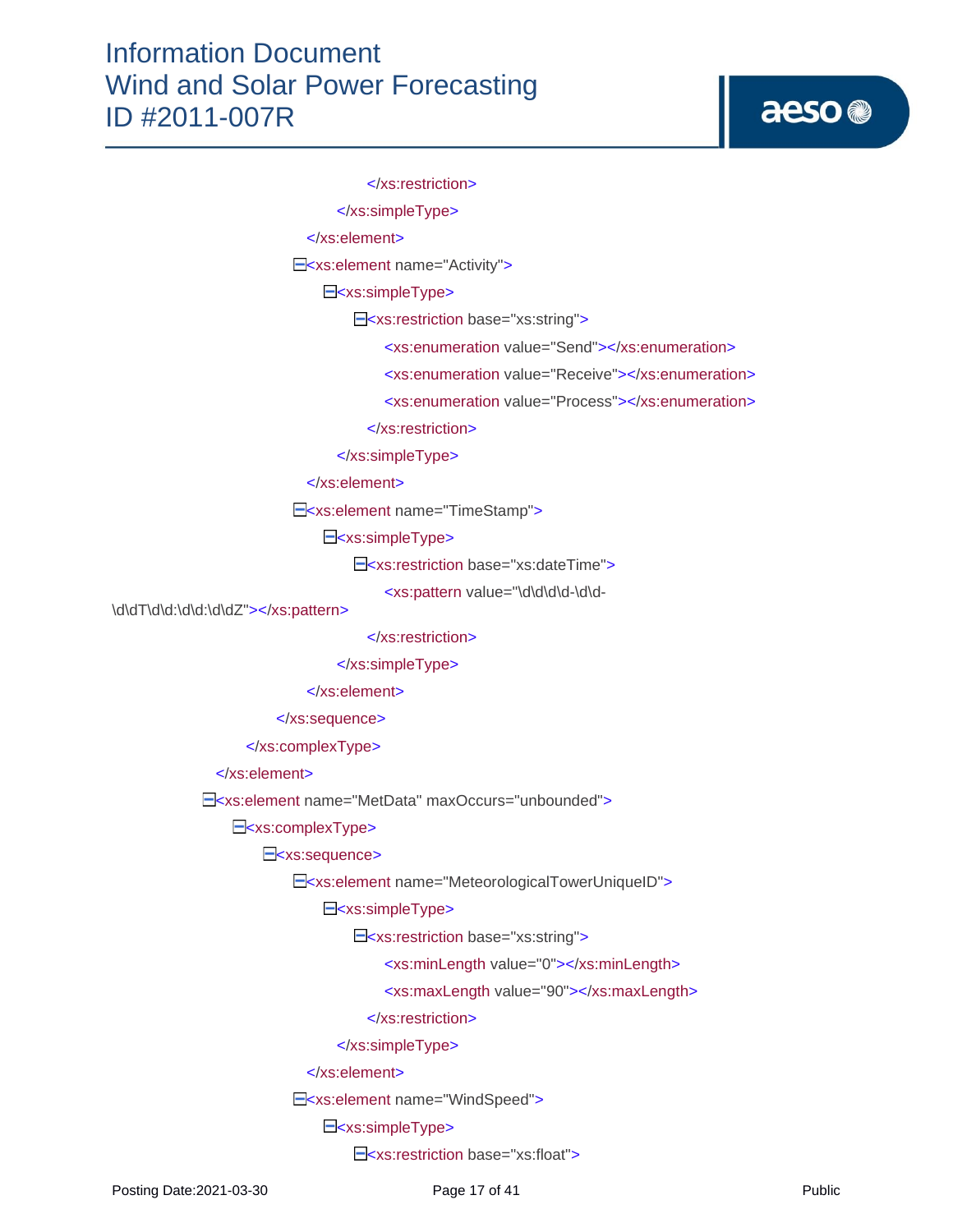# aeso<sup>®</sup>

 <xs:minInclusive value="0"></xs:minInclusive> <xs:maxInclusive value="50"></xs:maxInclusive>

</xs:restriction>

</xs:simpleType>

</xs:element>

E<xs:element name="WindDirection">

E<xs:simpleType>

E<xs:restriction base="xs:float">

<xs:minInclusive value="0"></xs:minInclusive>

<xs:maxInclusive value="360"></xs:maxInclusive>

</xs:restriction>

</xs:simpleType>

</xs:element>

E<xs:element name="BarometricPressure">

E<xs:simpleType>

E<xs:restriction base="xs:float">

<xs:minInclusive value="800"></xs:minInclusive>

<xs:maxInclusive value="1000"></xs:maxInclusive>

</xs:restriction>

</xs:simpleType>

</xs:element>

E<xs:element name="AmbientTemperature">

E<xs:simpleType>

E<xs:restriction base="xs:float">

<xs:minInclusive value="-50"></xs:minInclusive>

<xs:maxInclusive value="50"></xs:maxInclusive>

</xs:restriction>

</xs:simpleType>

</xs:element>

E<xs:element name="DewPoint">

E<xs:simpleType>

E<xs:restriction base="xs:float">

<xs:minInclusive value="-50"></xs:minInclusive>

<xs:maxInclusive value="50"></xs:maxInclusive>

</xs:restriction>

</xs:simpleType>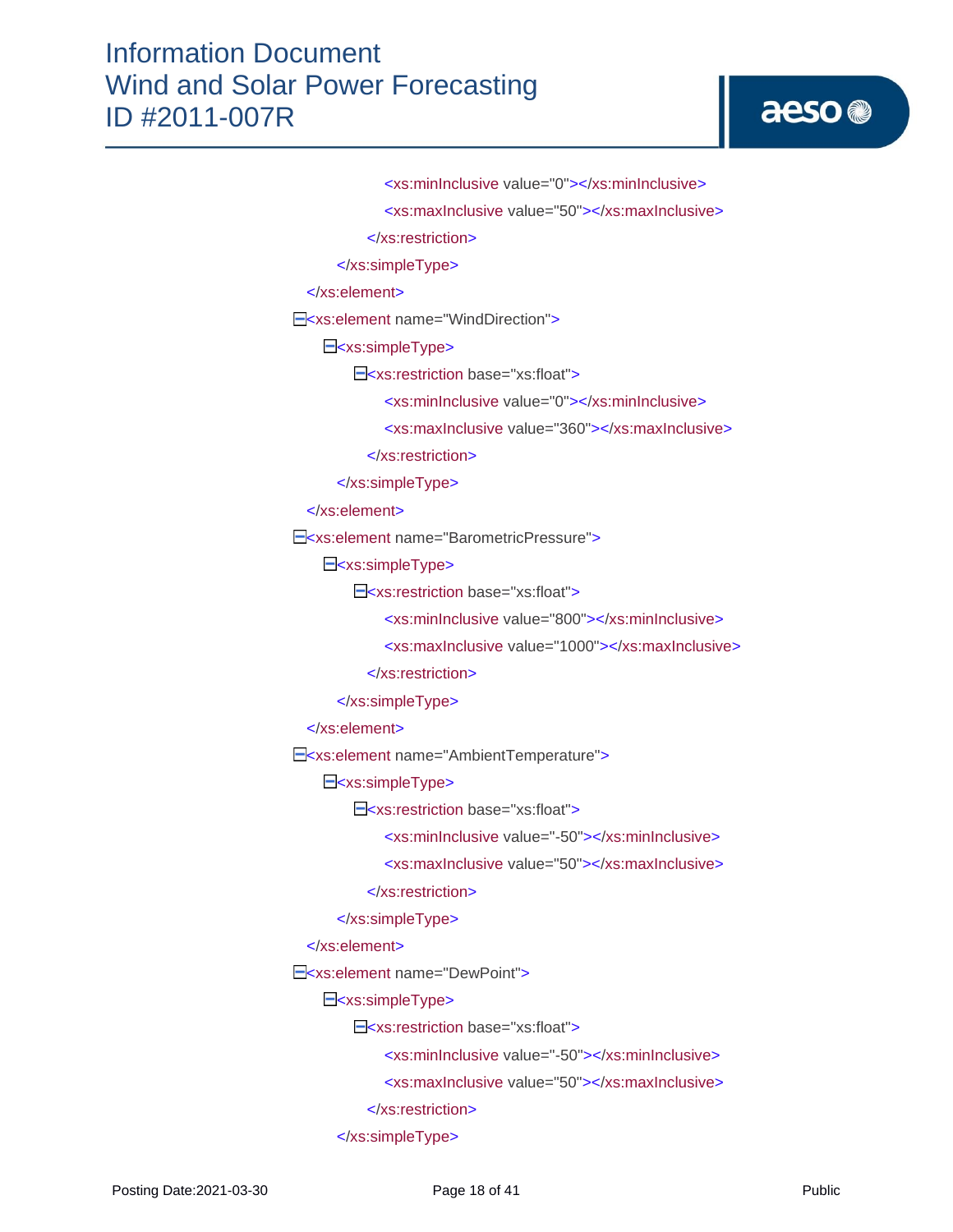# aeso<sup>®</sup>

```
 </xs:element>
E<xs:element name="RelativeHumidity">
    E<xs:simpleType>
        E<xs:restriction base="xs:float">
              <xs:minInclusive value="0"></xs:minInclusive>
              <xs:maxInclusive value="100"></xs:maxInclusive>
           </xs:restriction>
       </xs:simpleType>
  </xs:element>
E<xs:element name="Precipitation">
    E<xs:simpleType>
        E<xs:restriction base="xs:float">
              <xs:minInclusive value="0"></xs:minInclusive>
              <xs:maxInclusive value="11"></xs:maxInclusive>
           </xs:restriction>
       </xs:simpleType>
  </xs:element>
E<xs:element name="BackPanelTemperature">
    E<xs:simpleType>
        E<xs:restriction base="xs:float">
              <xs:minInclusive value="-50"></xs:minInclusive>
              <xs:maxInclusive value="50"></xs:maxInclusive>
           </xs:restriction>
       </xs:simpleType>
  </xs:element>
E<xs:element name="GlobalHorizontalIrradiance">
    E<xs:simpleType>
        E<xs:restriction base="xs:float">
              <xs:minInclusive value="0"></xs:minInclusive>
              <xs:maxInclusive value="4000"></xs:maxInclusive>
           </xs:restriction>
       </xs:simpleType>
  </xs:element>
 <xs:element name="DiffusedHorizontalIrradiance">
    E<xs:simpleType>
        E<xs:restriction base="xs:float">
```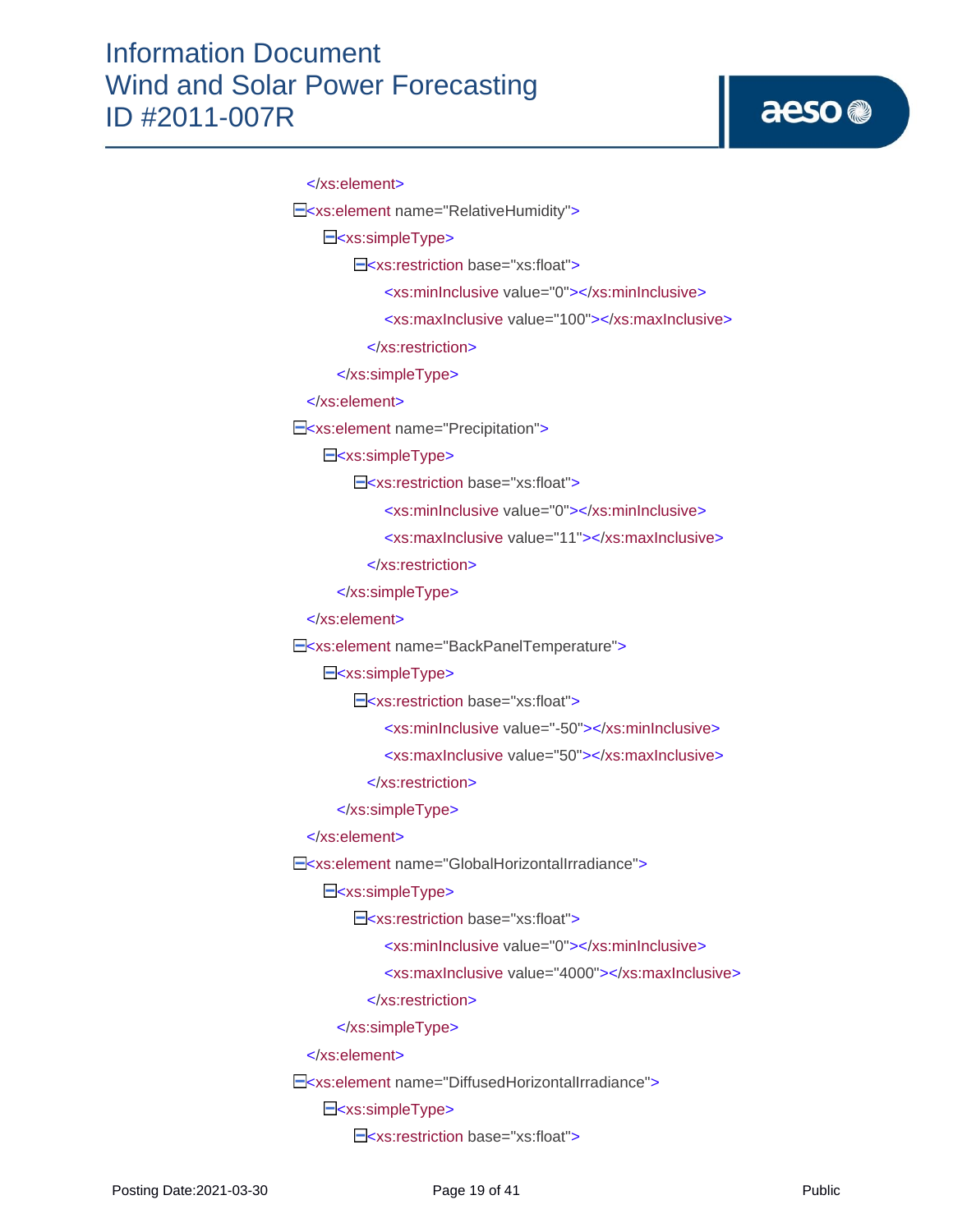# aeso<sup>®</sup>

<xs:minInclusive value="0"></xs:minInclusive>

<xs:maxInclusive value="4000"></xs:maxInclusive>

</xs:restriction>

</xs:simpleType>

</xs:element>

E<xs:element name="DirectNormalIrradiance">

E<xs:simpleType>

E<xs:restriction base="xs:float">

<xs:minInclusive value="0"></xs:minInclusive>

<xs:maxInclusive value="2000"></xs:maxInclusive>

</xs:restriction>

</xs:simpleType>

</xs:element>

</xs:sequence>

</xs:complexType>

</xs:element>

</xs:sequence>

</xs:complexType>

</xs:schema>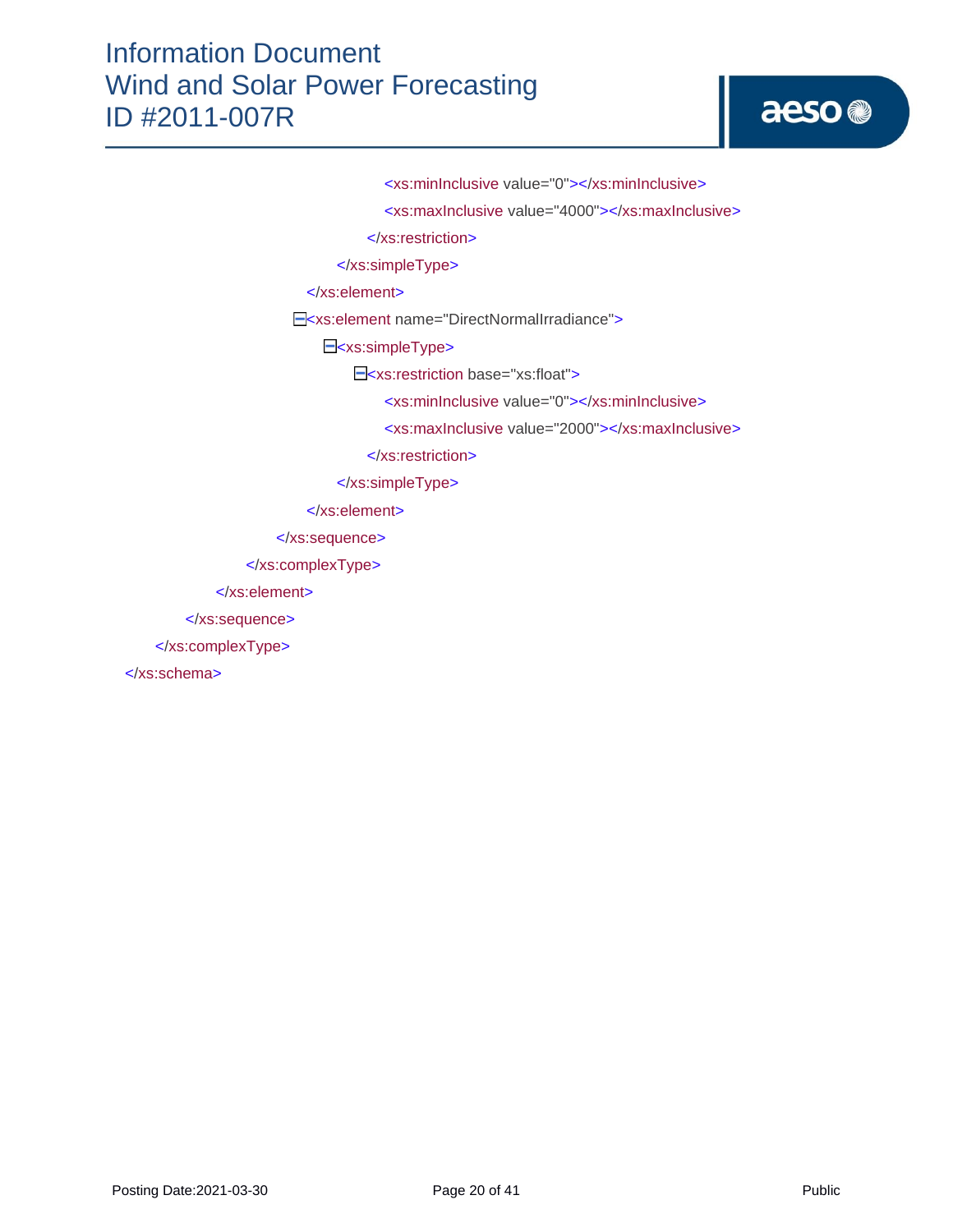

### **Appendix 3: Wind Facility Data Schema**

#### **Overview of Data Schema**



#### **Detailed Data Schema**

<?xml version="1.0" encoding="UTF-8"?>

#### $\overline{\phantom{0}}$

<xs:schema xmlns:xs="http://www.w3.org/2001/XMLSchema" xmlns="http://windforecasting.public. aeso.ca" targetNamespace="http://windforecasting.public.aeso.ca" elementFormDefault="qualified" at tributeFormDefault="unqualified">

<xs:element name="WindFacilityData" type="WindFacilityDataType"></xs:element>

<xs:complexType name="WindFacilityDataType">

E<xs:sequence>

<xs:element name="Facility">

E<xs:simpleType>

 $\Xi$ <xs:restriction base="xs:string">

<xs:maxLength value="255"></xs:maxLength>

</xs:restriction>

</xs:simpleType>

</xs:element>

<xs:element name="TransactionID">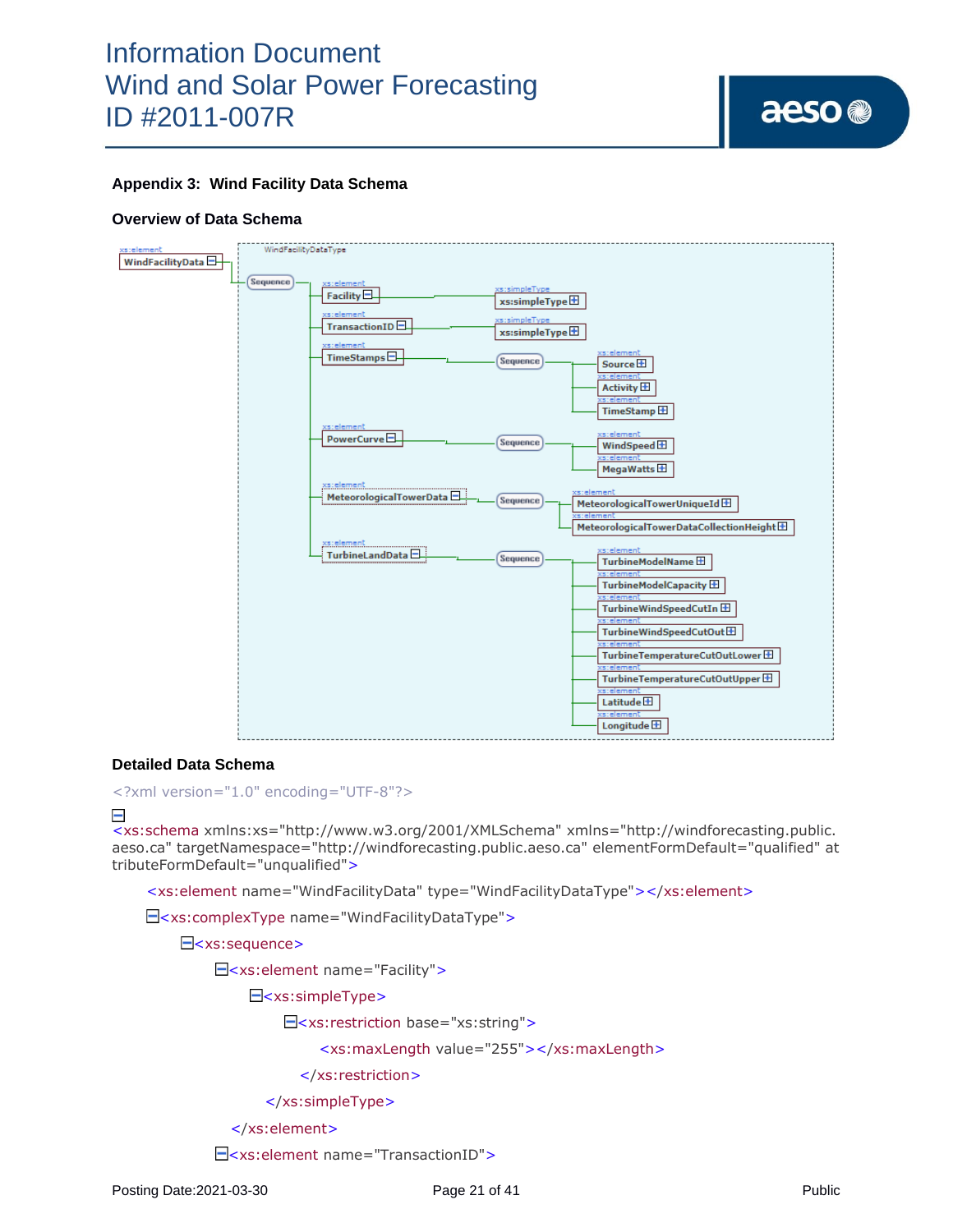# aeso<sup>®</sup>

#### E<xs:simpleType>

<xs:restriction base="xs:string">

<xs:maxLength value="255"></xs:maxLength>

</xs:restriction>

</xs:simpleType>

</xs:element>

<xs:element name="TimeStamps" maxOccurs="unbounded">

<xs:complexType>

E<xs:sequence>

<xs:element name="Source">

<xs:simpleType>

<xs:restriction base="xs:string">

<xs:enumeration value="Wind

Facility"></xs:enumeration>

<xs:enumeration value="Wind

<xs:enumeration value="B2B

Forecaster"></xs:enumeration>

Provider"></xs:enumeration>

</xs:restriction>

</xs:simpleType>

</xs:element>

E<xs: element name="Activity">

E<xs:simpleType>

<xs:restriction base="xs:string">

<xs:enumeration value="Send"></xs:enumeration>

<xs:enumeration value="Receive"></xs:enumeration>

<xs:enumeration value="Process"></xs:enumeration>

</xs:restriction>

</xs:simpleType>

#### </xs:element>

<xs:element name="TimeStamp">

E<xs:simpleType>

<xs:restriction base="xs:dateTime">

<xs:pattern value="\d\d\d\d-\d\d-

\d\dT\d\d:\d\d:\d\dZ"></xs:pattern>

</xs:restriction>

</xs:simpleType>

</xs:element>

</xs:sequence>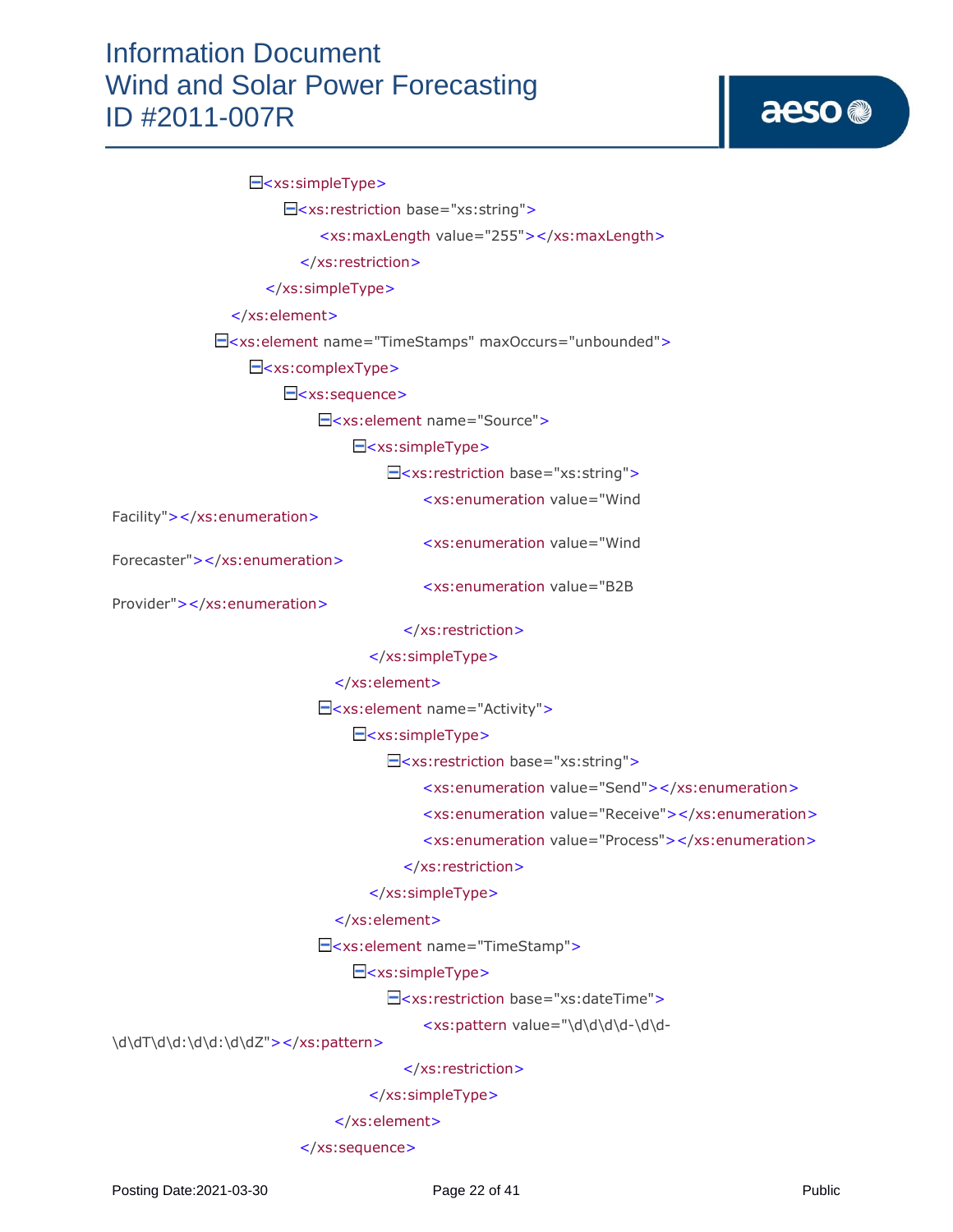# aeso<sup>®</sup>

 </xs:complexType> </xs:element> <xs:element name="PowerCurve" maxOccurs="unbounded"> <xs:complexType> E<xs:sequence> <xs:element name="WindSpeed"> <xs:simpleType> <xs:restriction base="xs:float"> <xs:minInclusive value="0"></xs:minInclusive> </xs:restriction> </xs:simpleType> </xs:element> <xs:element name="MegaWatts"> E<xs:simpleType> <xs:restriction base="xs:float"> <xs:minInclusive value="0"></xs:minInclusive> </xs:restriction> </xs:simpleType> </xs:element> </xs:sequence> </xs:complexType> </xs:element> <xs:element name="MeteorologicalTowerData" minOccurs="0" maxOccurs="unbounded"> E<xs:complexType>

## E<xs:sequence>

<xs:element name="MeteorologicalTowerUniqueId">

## <xs:simpleType>

<xs:restriction base="xs:string">

<xs:minLength value="0"></xs:minLength>

<xs:maxLength value="90"></xs:maxLength>

## </xs:restriction>

</xs:simpleType>

### </xs:element>

<xs:element name="MeteorologicalTowerDataCollectionHeight" type="xs

:float"></xs:element>

 $\blacksquare$ 

</xs:sequence>

## </xs:complexType>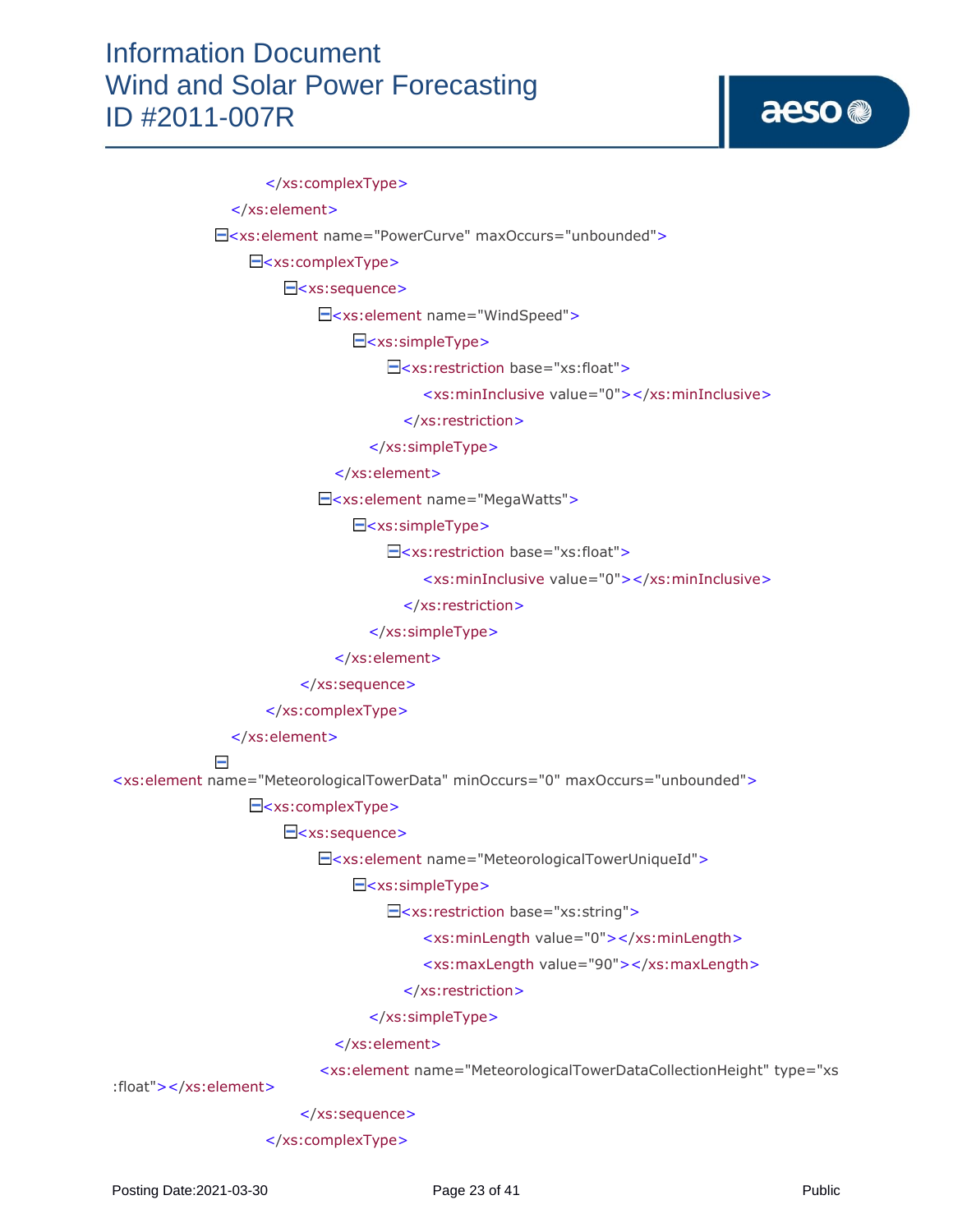t>

 </xs:element> <xs:element name="TurbineLandData" minOccurs="0" maxOccurs="unbounded"> <xs:complexType> E<xs:sequence> <xs:element name="TurbineModelName" type="xs:string"></xs:elemen <xs:element name="TurbineModelCapacity"> <xs:simpleType> <xs:restriction base="xs:float"> <xs:minInclusive value="0.1"></xs:minInclusive> <xs:maxInclusive value="20.0"></xs:maxInclusive> </xs:restriction> </xs:simpleType> </xs:element> <xs:element name="TurbineWindSpeedCutIn"> E<xs:simpleType> <xs:restriction base="xs:float"> <xs:minInclusive value="0"></xs:minInclusive> <xs:maxInclusive value="50"></xs:maxInclusive> </xs:restriction> </xs:simpleType> </xs:element> <xs:element name="TurbineWindSpeedCutOut"> E<xs:simpleType>  $\Xi$ <xs:restriction base="xs:float"> <xs:minInclusive value="0"></xs:minInclusive> <xs:maxInclusive value="99"></xs:maxInclusive> </xs:restriction> </xs:simpleType> </xs:element> <xs:element name="TurbineTemperatureCutOutLower"> E<xs:simpleType> <xs:restriction base="xs:float"> <xs:minInclusive value="-50"></xs:minInclusive> <xs:maxInclusive value="+50"></xs:maxInclusive> </xs:restriction> </xs:simpleType> </xs:element>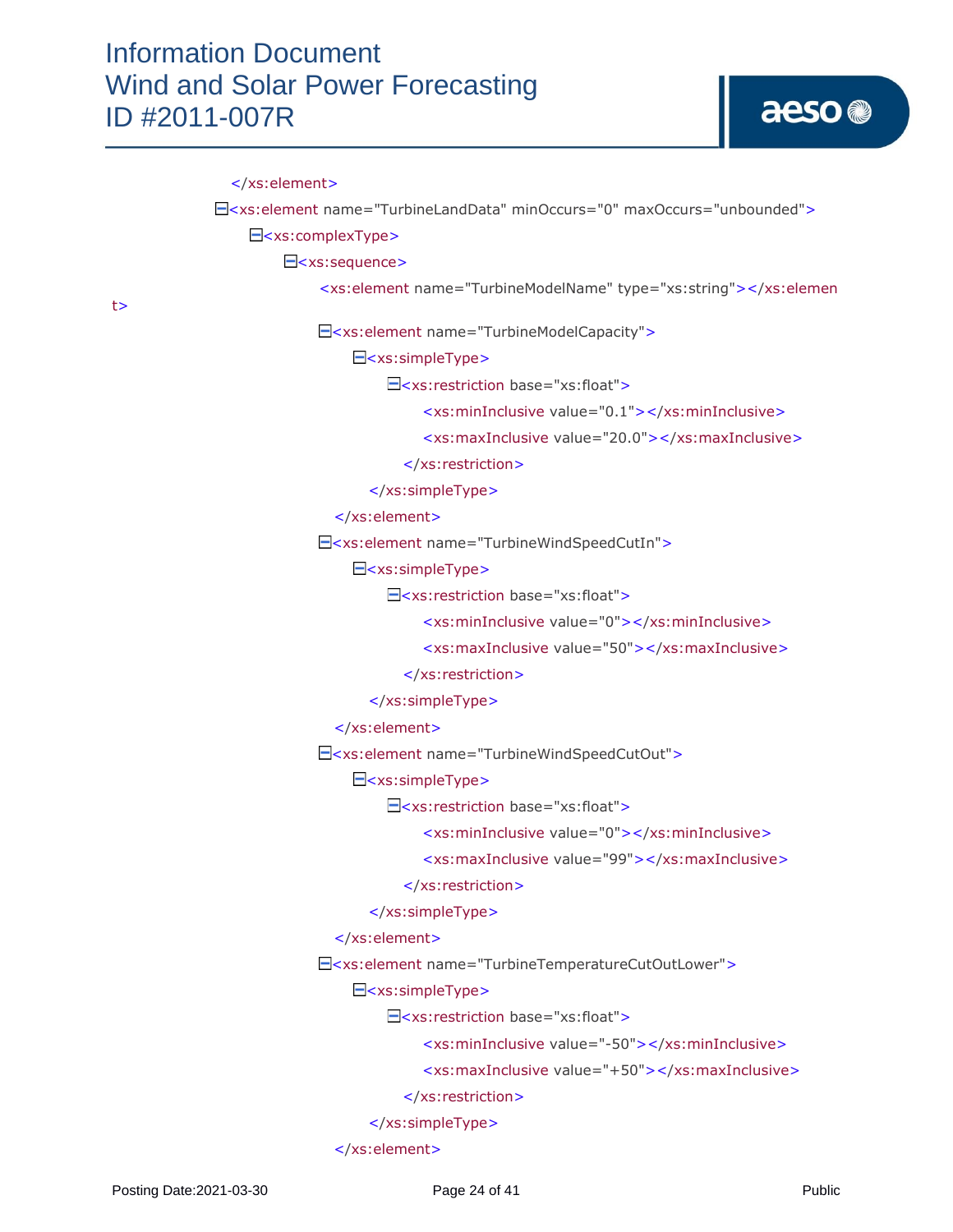|  | E <xs:element name="TurbineTemperatureCutOutUpper"></xs:element> |
|--|------------------------------------------------------------------|
|  | $\Xi$ <xs:simpletype></xs:simpletype>                            |
|  | E <xs:restriction base="xs:float"></xs:restriction>              |
|  | <xs:mininclusive value="-50"></xs:mininclusive>                  |
|  | <xs:maxinclusive value="50"></xs:maxinclusive>                   |
|  |                                                                  |
|  |                                                                  |
|  |                                                                  |
|  | E <xs:element name="Latitude"></xs:element>                      |
|  | $\Xi$ <xs:simpletype></xs:simpletype>                            |
|  | $\exists$ <xs:restriction base="xs:float"></xs:restriction>      |
|  | <xs:mininclusive value="48"></xs:mininclusive>                   |
|  | <xs:maxinclusive value="65"></xs:maxinclusive>                   |
|  |                                                                  |
|  |                                                                  |
|  |                                                                  |
|  | - <xs:element name="Longitude"></xs:element>                     |
|  | $\equiv$ <xs:simpletype></xs:simpletype>                         |
|  | $\Xi$ <xs:restriction base="xs:float"></xs:restriction>          |
|  | <xs:mininclusive value="-125"></xs:mininclusive>                 |
|  | <xs:maxinclusive value="-98"></xs:maxinclusive>                  |
|  |                                                                  |
|  |                                                                  |
|  |                                                                  |
|  |                                                                  |
|  |                                                                  |
|  |                                                                  |
|  |                                                                  |
|  |                                                                  |

</xs:schema>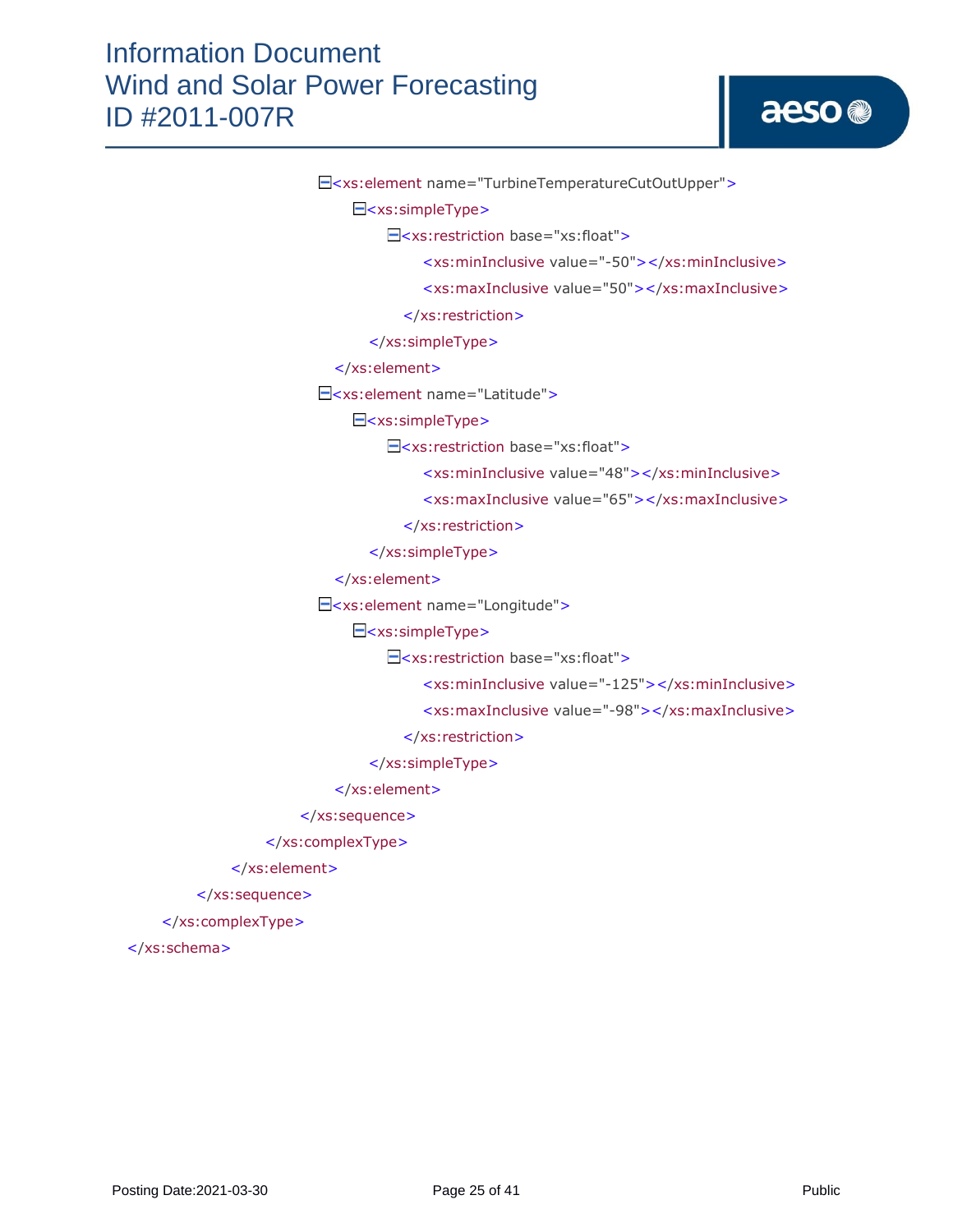

### **Appendix 4: Solar Facility Data Schema**

#### **Overview of Data Schema**



#### **Detailed Data Schema**

<?xml version="1.0" encoding="UTF-8"?>

 $\equiv$ 

<xs:schema xmlns:xs="http://www.w3.org/2001/XMLSchema" xmlns="http://windforecasting.public.aeso.c a" targetNamespace="http://windforecasting.public.aeso.ca" elementFormDefault="qualified" attributeFor mDefault="unqualified">

<xs:element name="SolarFacilityData" type="SolarFacilityDataType"></xs:element>

E<xs:complexType name="SolarFacilityDataType">

E<xs:sequence>

E<xs:element name="Facility">

E<xs:simpleType>

<xs:restriction base="xs:string">

<xs:maxLength value="255"></xs:maxLength>

</xs:restriction>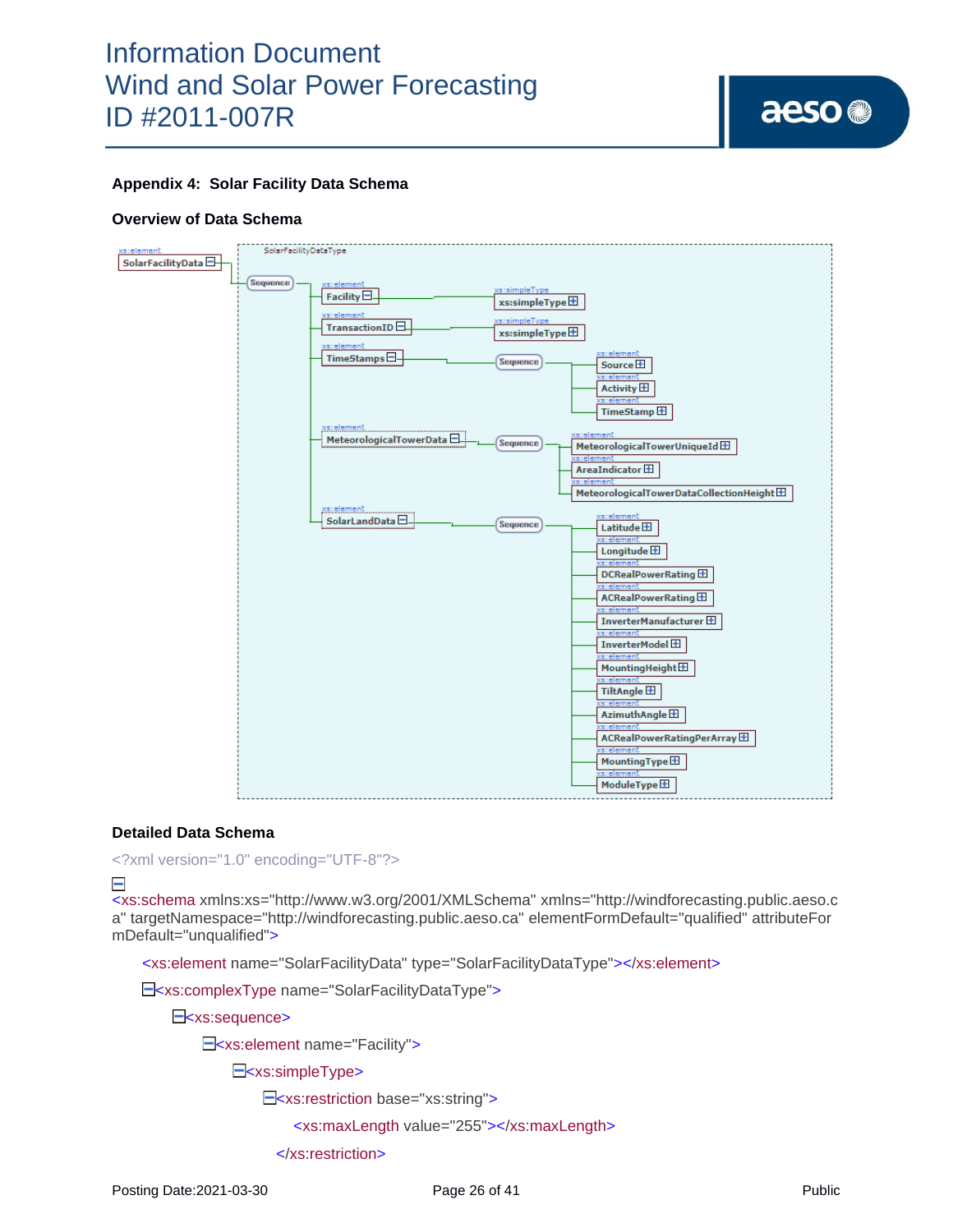# aeso<sup>®</sup>

 </xs:simpleType> </xs:element> E<xs:element name="TransactionID"> E<xs:simpleType> <xs:restriction base="xs:string"> <xs:maxLength value="255"></xs:maxLength> </xs:restriction> </xs:simpleType> </xs:element> <xs:element name="TimeStamps" maxOccurs="unbounded"> E<xs:complexType> E<xs:sequence> E<xs:element name="Source"> E<xs:simpleType> <xs:restriction base="xs:string"> <xs:enumeration value="Solar Facility"></xs:enumeration> <xs:enumeration value="Solar Forecaster"></xs:enumeration> <xs:enumeration value="B2B Provider"></xs:enumeration> </xs:restriction> </xs:simpleType> </xs:element> E<xs:element name="Activity"> E<xs:simpleType> <xs:restriction base="xs:string"> <xs:enumeration value="Send"></xs:enumeration> <xs:enumeration value="Receive"></xs:enumeration> <xs:enumeration value="Process"></xs:enumeration> </xs:restriction> </xs:simpleType> </xs:element> <xs:element name="TimeStamp"> E<xs:simpleType>

E<xs:restriction base="xs:dateTime">

<xs:pattern value="\d\d\d\d-\d\d-

\d\dT\d\d:\d\d:\d\dZ"></xs:pattern>

#### </xs:restriction>

</xs:simpleType>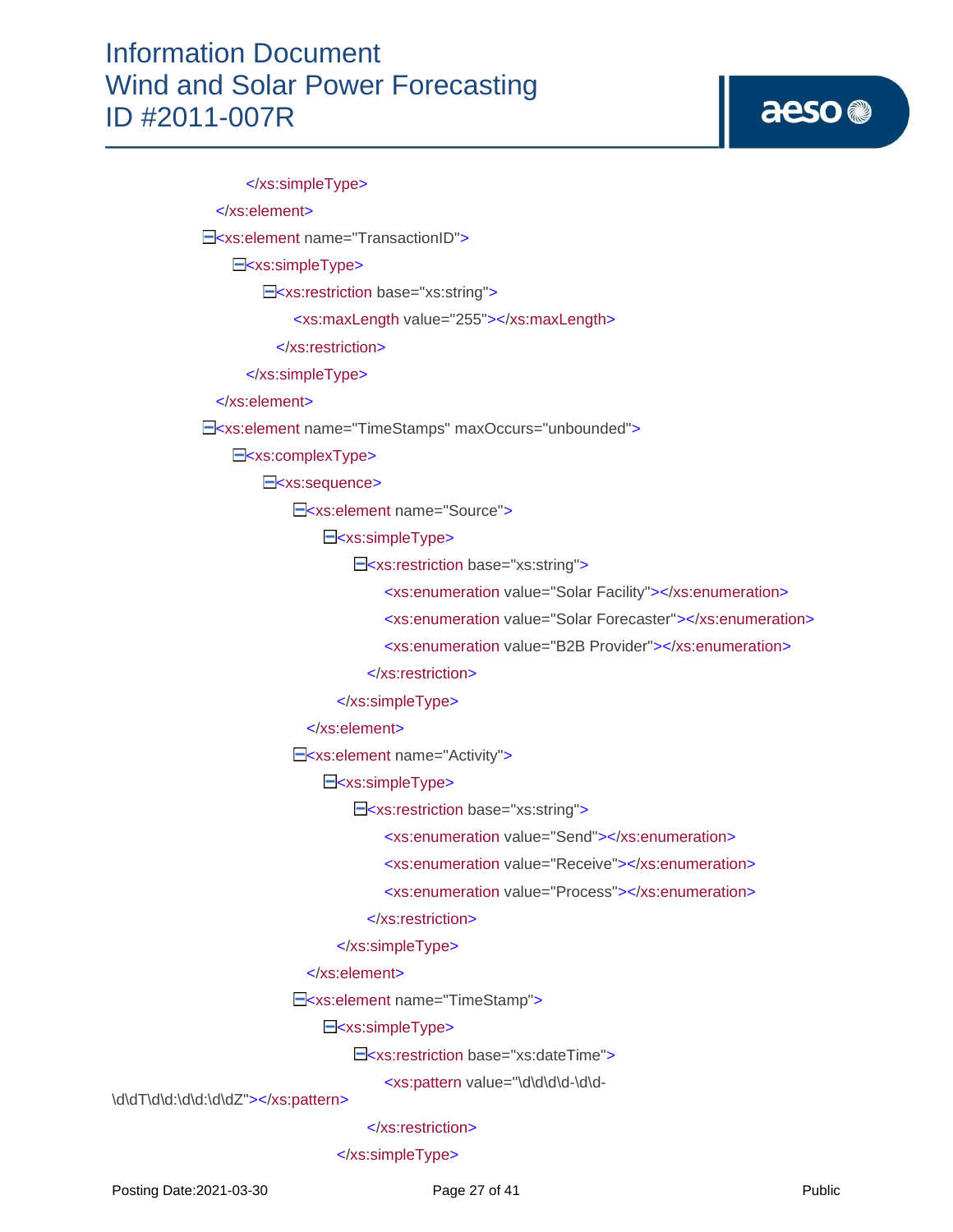# aeso<sup>®</sup>

 </xs:element> </xs:sequence> </xs:complexType> </xs:element> <xs:element name="MeteorologicalTowerData" minOccurs="0" maxOccurs="unbounded"> E<xs:complexType> E<xs:sequence> E<xs:element name="MeteorologicalTowerUniqueId"> E<xs:simpleType> <xs:restriction base="xs:string"> <xs:minLength value="0"></xs:minLength> <xs:maxLength value="90"></xs:maxLength> </xs:restriction> </xs:simpleType> </xs:element> E<xs:element name="AreaIndicator"> E<xs:simpleType> E<xs:restriction base="xs:integer"> <xs:minInclusive value="1"></xs:minInclusive> <xs:maxInclusive value="2"></xs:maxInclusive> </xs:restriction> </xs:simpleType> </xs:element> <xs:element name="MeteorologicalTowerDataCollectionHeight" type="xs:integ er"></xs:element> </xs:sequence> </xs:complexType> </xs:element> <xs:element name="SolarLandData" minOccurs="0" maxOccurs="unbounded"> E<xs:complexType> E<xs:sequence> E<xs:element name="Latitude"> E<xs:simpleType> E<xs:restriction base="xs:float"> <xs:minInclusive value="48"></xs:minInclusive> <xs:maxInclusive value="65"></xs:maxInclusive>

</xs:restriction>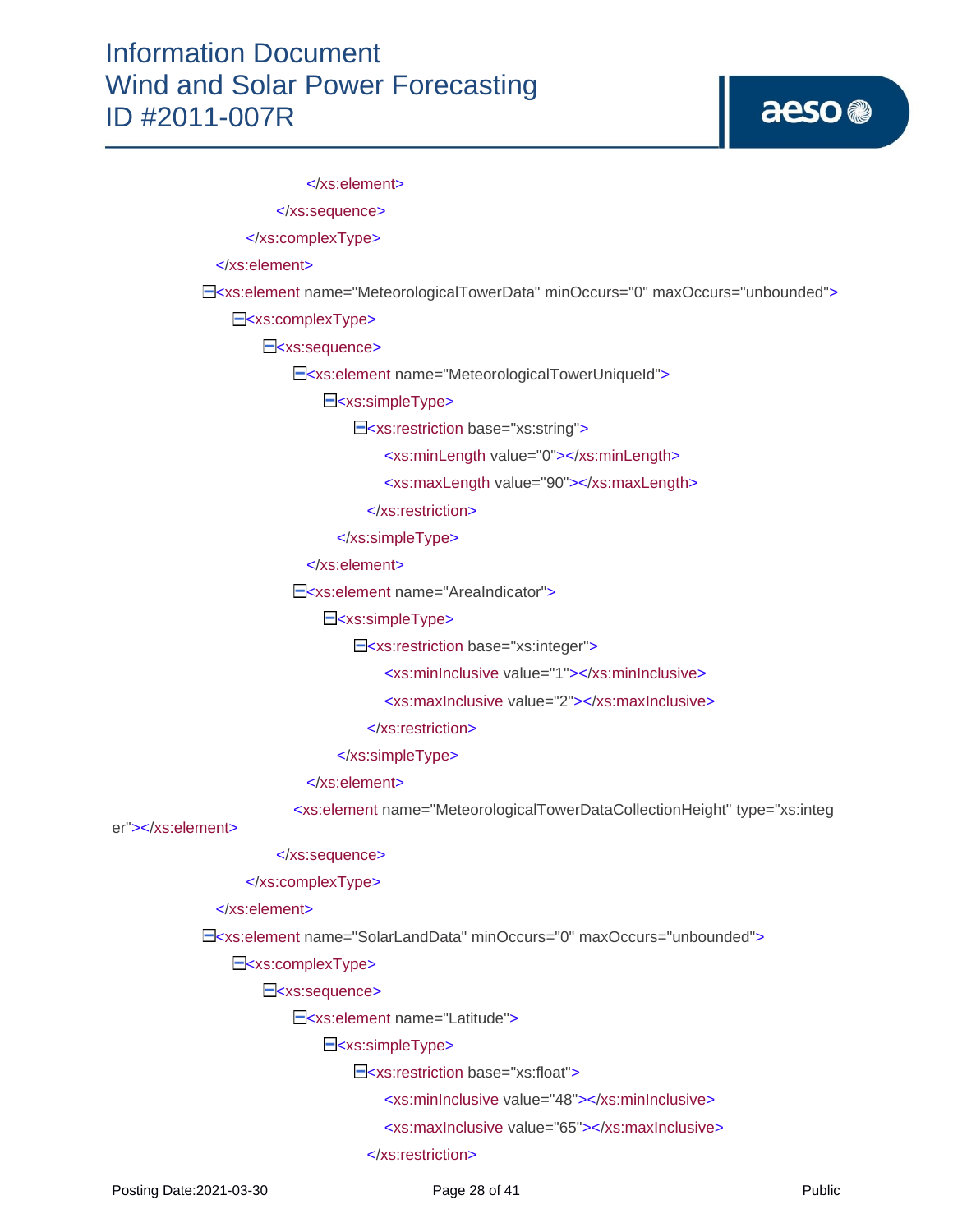```
 </xs:simpleType>
  </xs:element>
E<xs:element name="Longitude">
    E<xs:simpleType>
        E<xs:restriction base="xs:float">
             <xs:minInclusive value="-125"></xs:minInclusive>
             <xs:maxInclusive value="-98"></xs:maxInclusive>
           </xs:restriction>
       </xs:simpleType>
  </xs:element>
E<xs:element name="DCRealPowerRating">
    E<xs:simpleType>
        E<xs:restriction base="xs:float">
              <xs:minInclusive value="0.1"></xs:minInclusive>
           </xs:restriction>
       </xs:simpleType>
  </xs:element>
E<xs:element name="ACRealPowerRating">
    E<xs:simpleType>
        E<xs:restriction base="xs:float">
             <xs:minInclusive value="0.1"></xs:minInclusive>
           </xs:restriction>
       </xs:simpleType>
  </xs:element>
 <xs:element name="InverterManufacturer">
    E<xs:simpleType>
         <xs:restriction base="xs:string">
             <xs:minLength value="0"></xs:minLength>
             <xs:maxLength value="90"></xs:maxLength>
           </xs:restriction>
       </xs:simpleType>
  </xs:element>
E<xs:element name="InverterModel">
    E<xs:simpleType>
         <xs:restriction base="xs:string">
             <xs:minLength value="0"></xs:minLength>
```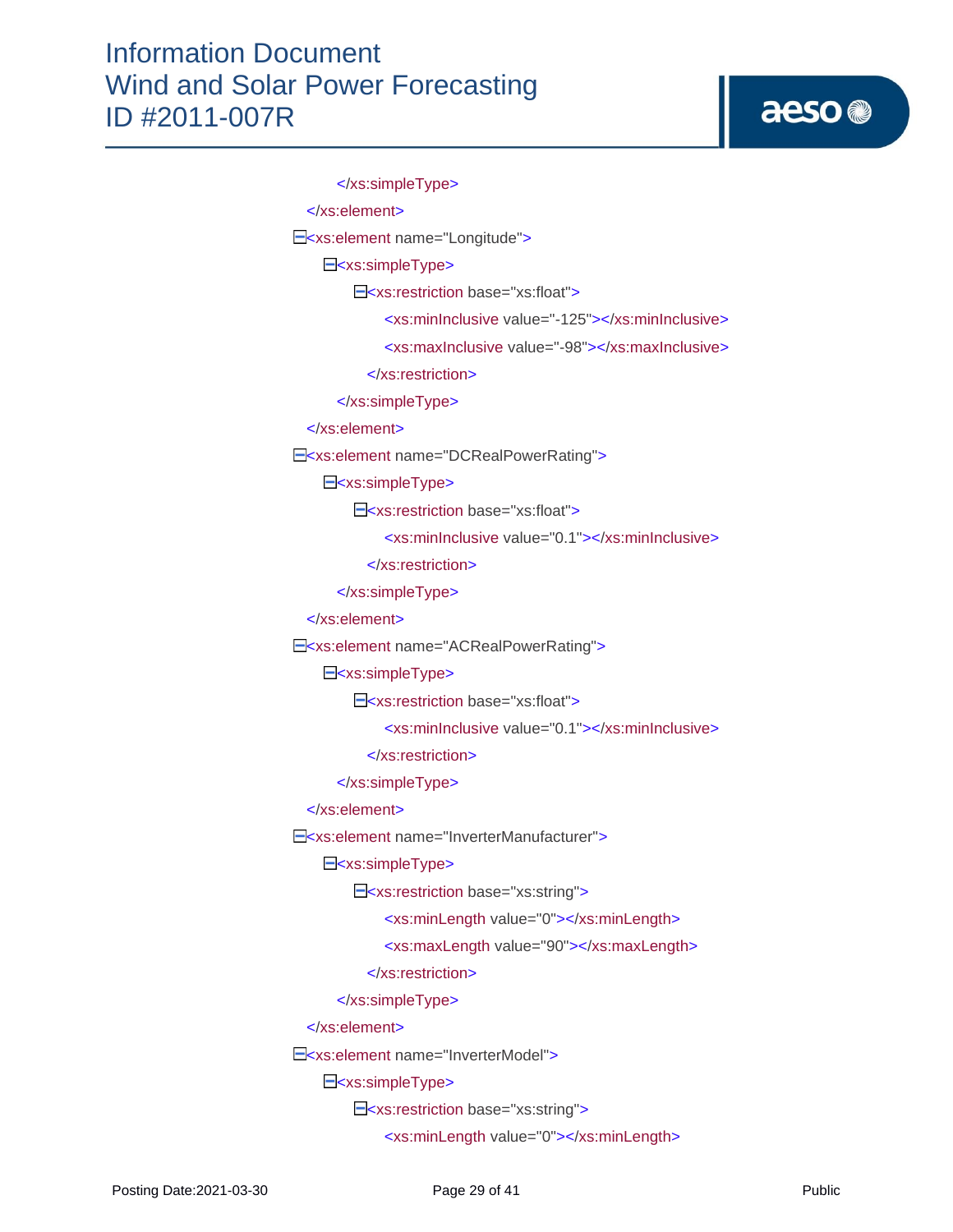# aeso<sup>®</sup>

```
 <xs:maxLength value="90"></xs:maxLength>
           </xs:restriction>
       </xs:simpleType>
  </xs:element>
 <xs:element name="MountingHeight">
    E<xs:simpleType>
        E<xs:restriction base="xs:float">
              <xs:minInclusive value="0"></xs:minInclusive>
             <xs:maxInclusive value="50"></xs:maxInclusive>
           </xs:restriction>
       </xs:simpleType>
  </xs:element>
 <xs:element name="TiltAngle">
    E<xs:simpleType>
         <xs:restriction base="xs:string">
             <xs:minLength value="1"></xs:minLength>
             <xs:maxLength value="30"></xs:maxLength>
           </xs:restriction>
       </xs:simpleType>
  </xs:element>
E<xs:element name="AzimuthAngle">
    E<xs:simpleType>
         <xs:restriction base="xs:float">
             <xs:minInclusive value="0"></xs:minInclusive>
             <xs:maxInclusive value="360"></xs:maxInclusive>
           </xs:restriction>
       </xs:simpleType>
  </xs:element>
E<xs:element name="ACRealPowerRatingPerArray">
    E<xs:simpleType>
         <xs:restriction base="xs:float">
             <xs:minInclusive value="0"></xs:minInclusive>
           </xs:restriction>
       </xs:simpleType>
  </xs:element>
E<xs:element name="MountingType">
```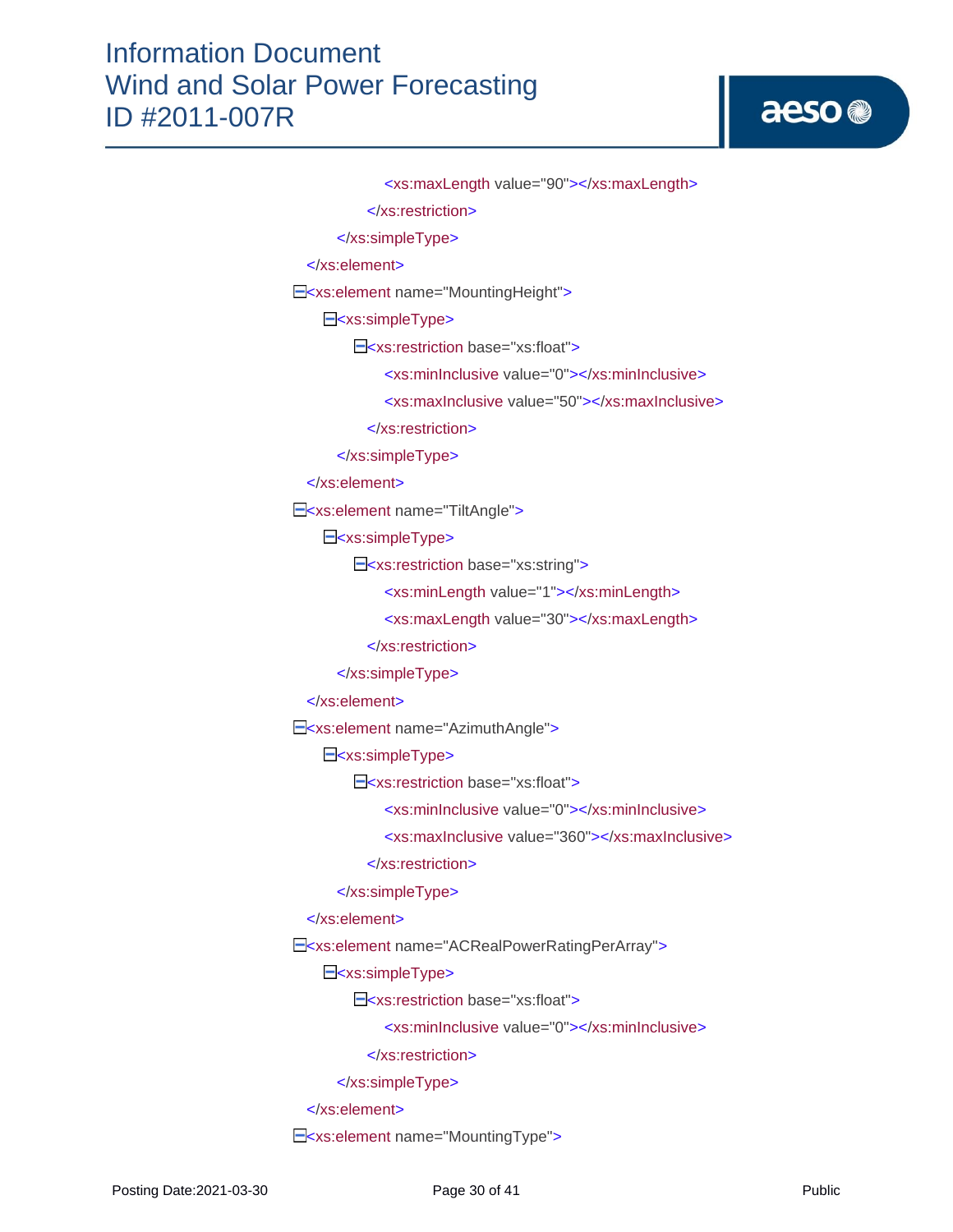# aeso<sup>®</sup>

E<xs:simpleType>

<xs:restriction base="xs:string">

<xs:minLength value="0"></xs:minLength>

<xs:maxLength value="90"></xs:maxLength>

</xs:restriction>

</xs:simpleType>

</xs:element>

E<xs:element name="ModuleType">

E<xs:simpleType>

<xs:restriction base="xs:string">

<xs:minLength value="0"></xs:minLength>

<xs:maxLength value="90"></xs:maxLength>

</xs:restriction>

</xs:simpleType>

</xs:element>

</xs:sequence>

</xs:complexType>

</xs:element>

</xs:sequence>

</xs:complexType>

</xs:schema>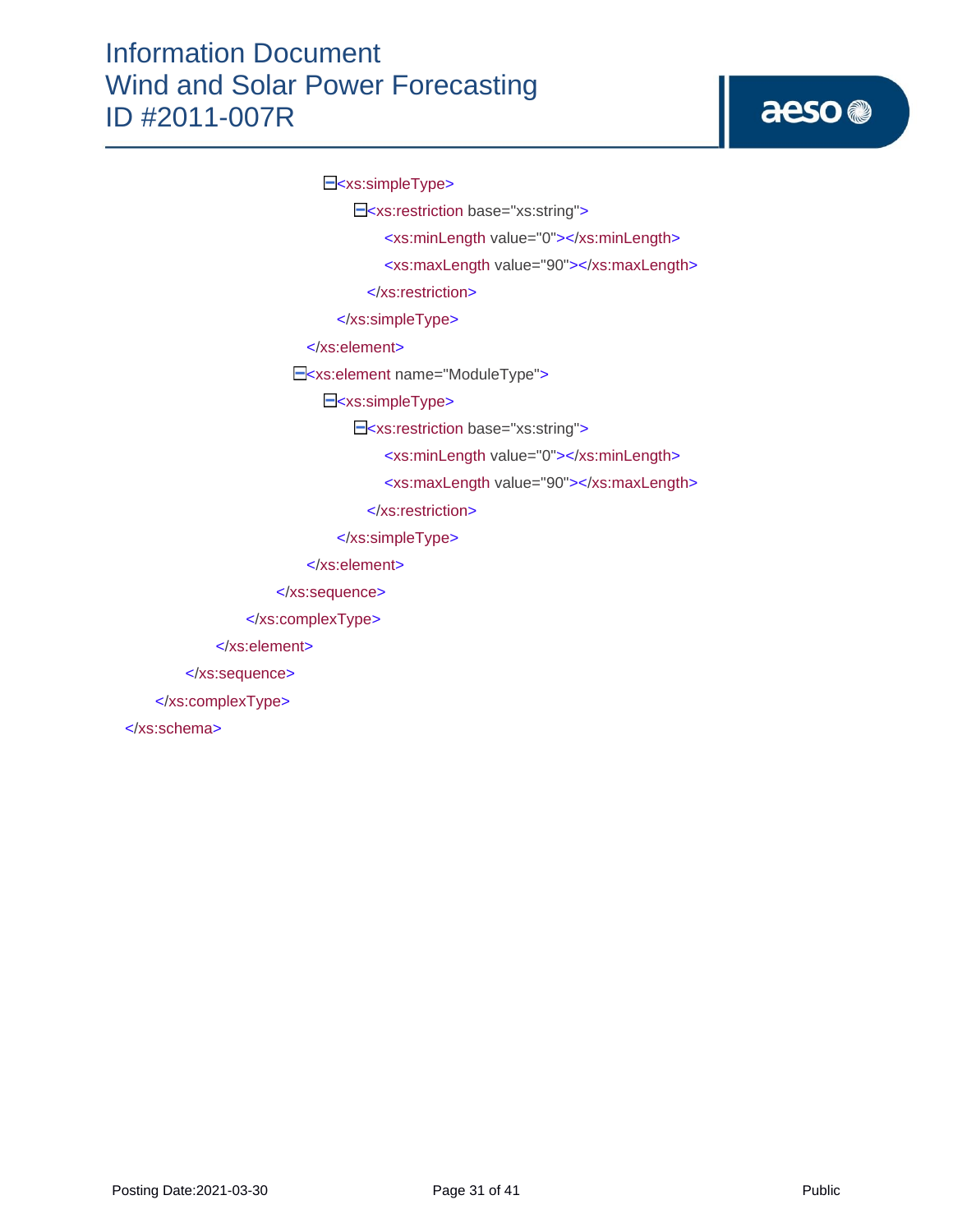

## **Appendix 5: Net-to-Grid Real Power and Real Power Limit Data Schema**

#### **Overview of Data Schema**



#### **Detailed Data Schema**

```
<?xml version="1.0" encoding="UTF-8"?>
```
#### $\equiv$

<xs:schema xmlns:xs="http://www.w3.org/2001/XMLSchema" xmlns="http://windforecasting.public.aeso.c a" targetNamespace="http://windforecasting.public.aeso.ca" elementFormDefault="qualified" attributeFor mDefault="unqualified">

<xs:element name="PowerData" type="PowerDataType"></xs:element>

E<xs:complexType name="PowerDataType">

#### E<xs:sequence>

E<xs:element name="Facility">

E<xs:simpleType>

<xs:restriction base="xs:string">

<xs:maxLength value="255"></xs:maxLength>

</xs:restriction>

#### </xs:simpleType>

</xs:element>

E<xs:element name="TransactionID">

E<xs:simpleType>

E<xs:restriction base="xs:string">

<xs:maxLength value="255"></xs:maxLength>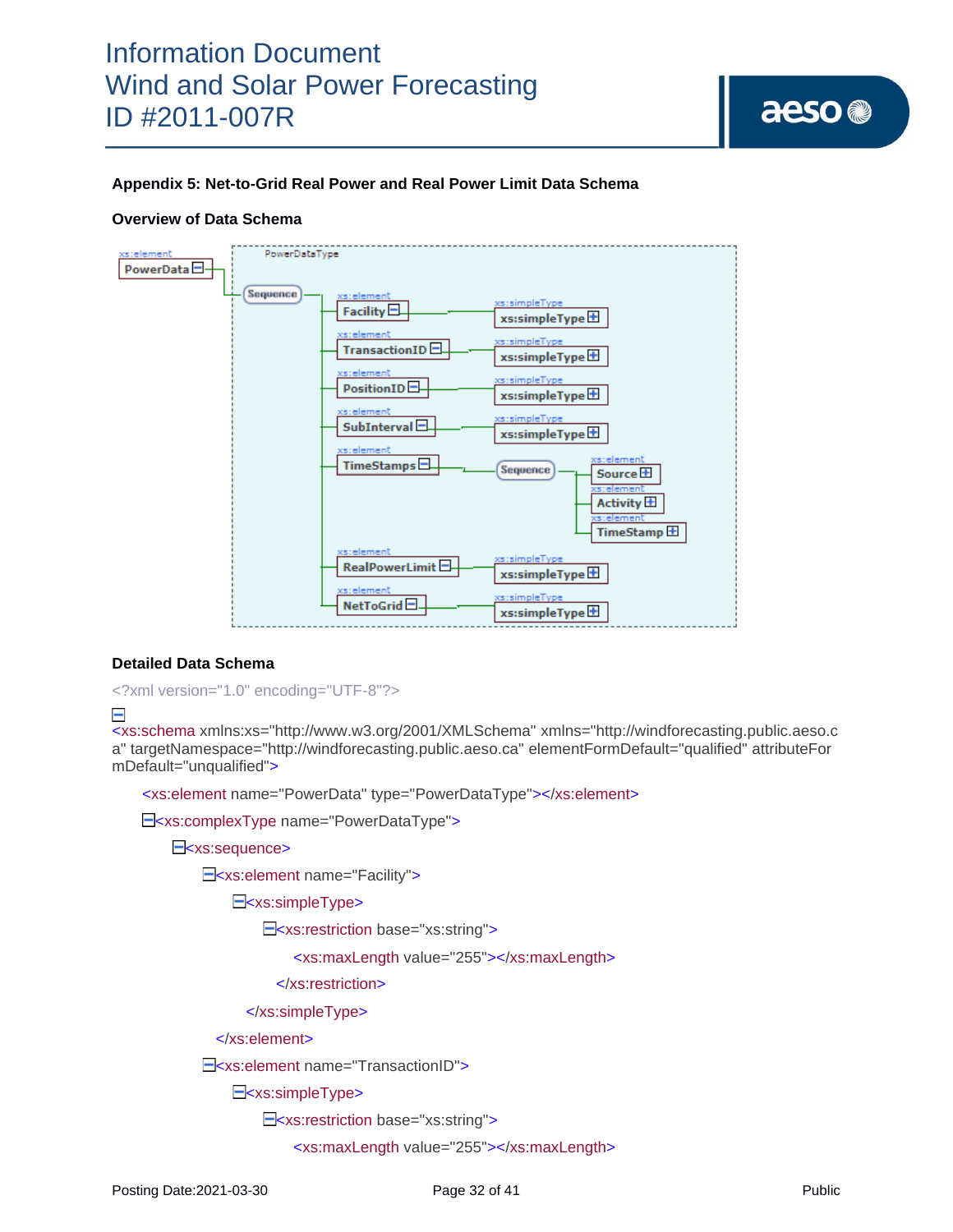# aeso<sup>®</sup>

 </xs:restriction> </xs:simpleType> </xs:element> E<xs:element name="PositionID"> E<xs:simpleType> <xs:restriction base="xs:integer"> <xs:minInclusive value="1"></xs:minInclusive> <xs:maxInclusive value="6"></xs:maxInclusive> </xs:restriction> </xs:simpleType> </xs:element> E<xs:element name="SubInterval"> E<xs:simpleType> E<xs:restriction base="xs:integer"> <xs:minInclusive value="0"></xs:minInclusive> <xs:maxInclusive value="9"></xs:maxInclusive> </xs:restriction> </xs:simpleType> </xs:element> <xs:element name="TimeStamps" maxOccurs="unbounded"> E<xs:complexType> E<xs:sequence> E<xs:element name="Source"> E<xs:simpleType> <xs:restriction base="xs:string"> <xs:enumeration value="Wind Facility"></xs:enumeration> <xs:enumeration value="Solar Facility"></xs:enumeration> <xs:enumeration value="Wind Forecaster"></xs:enumeration> <xs:enumeration value="Solar Forecaster"></xs:enumeration> <xs:enumeration value="Forecaster"></xs:enumeration> <xs:enumeration value="B2B Provider"></xs:enumeration> </xs:restriction> </xs:simpleType> </xs:element> E<xs:element name="Activity"> E<xs:simpleType>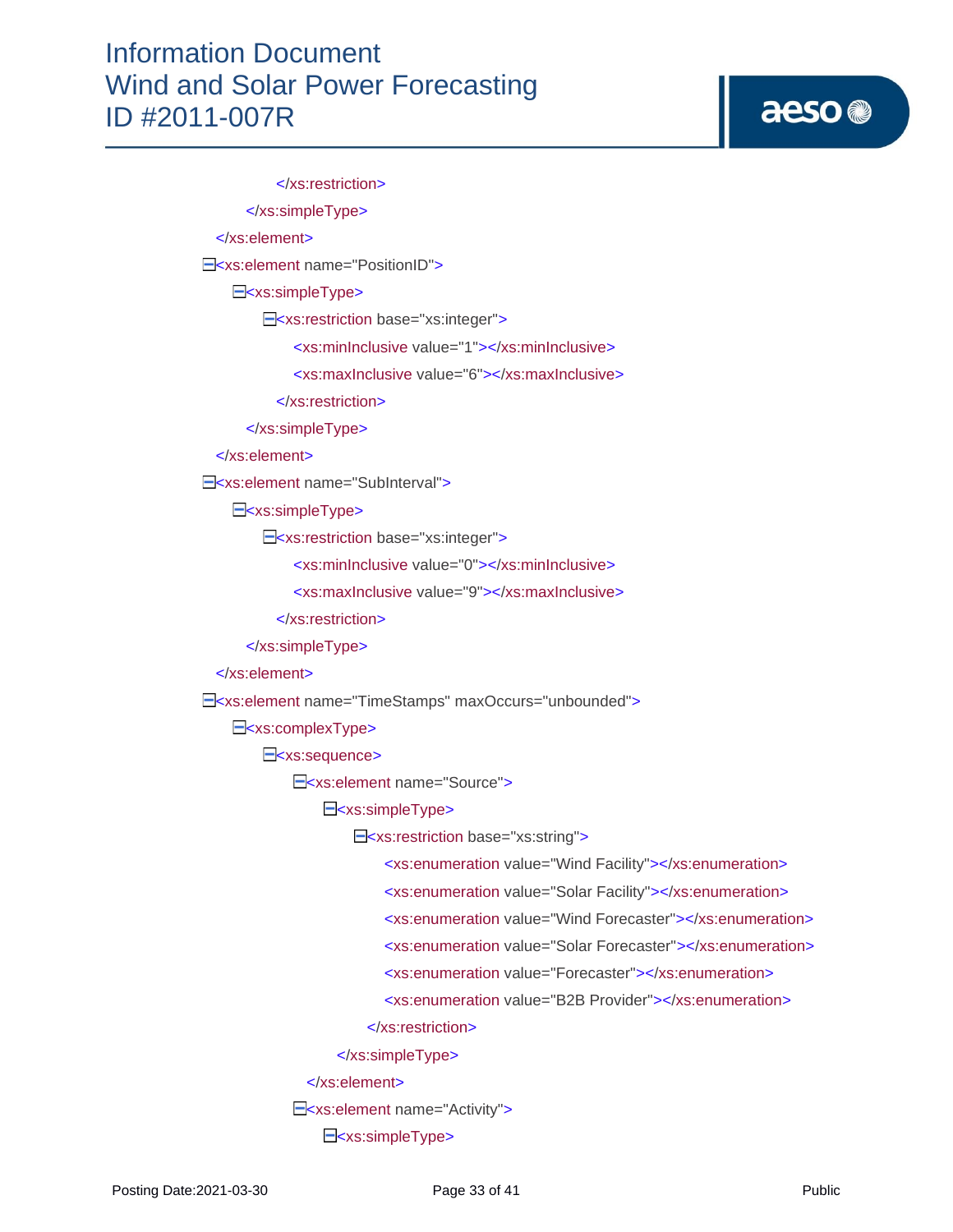<xs:restriction base="xs:string">

<xs:enumeration value="Send"></xs:enumeration>

<xs:enumeration value="Receive"></xs:enumeration>

<xs:enumeration value="Process"></xs:enumeration>

</xs:restriction>

</xs:simpleType>

</xs:element>

E<xs:element name="TimeStamp">

E<xs:simpleType>

E<xs:restriction base="xs:dateTime">

<xs:pattern value="\d\d\d\d-\d\d-

\d\dT\d\d:\d\d:\d\dZ"></xs:pattern>

</xs:restriction>

</xs:simpleType>

</xs:element>

</xs:sequence>

</xs:complexType>

</xs:element>

E<xs:element name="RealPowerLimit">

E<xs:simpleType>

E<xs:restriction base="xs:float">

<xs:minInclusive value="0"></xs:minInclusive>

</xs:restriction>

</xs:simpleType>

#### </xs:element>

E<xs:element name="NetToGrid">

E<xs:simpleType>

E<xs:restriction base="xs:float">

<xs:minInclusive value="0"></xs:minInclusive>

</xs:restriction>

</xs:simpleType>

</xs:element>

</xs:sequence>

</xs:complexType>

</xs:schema>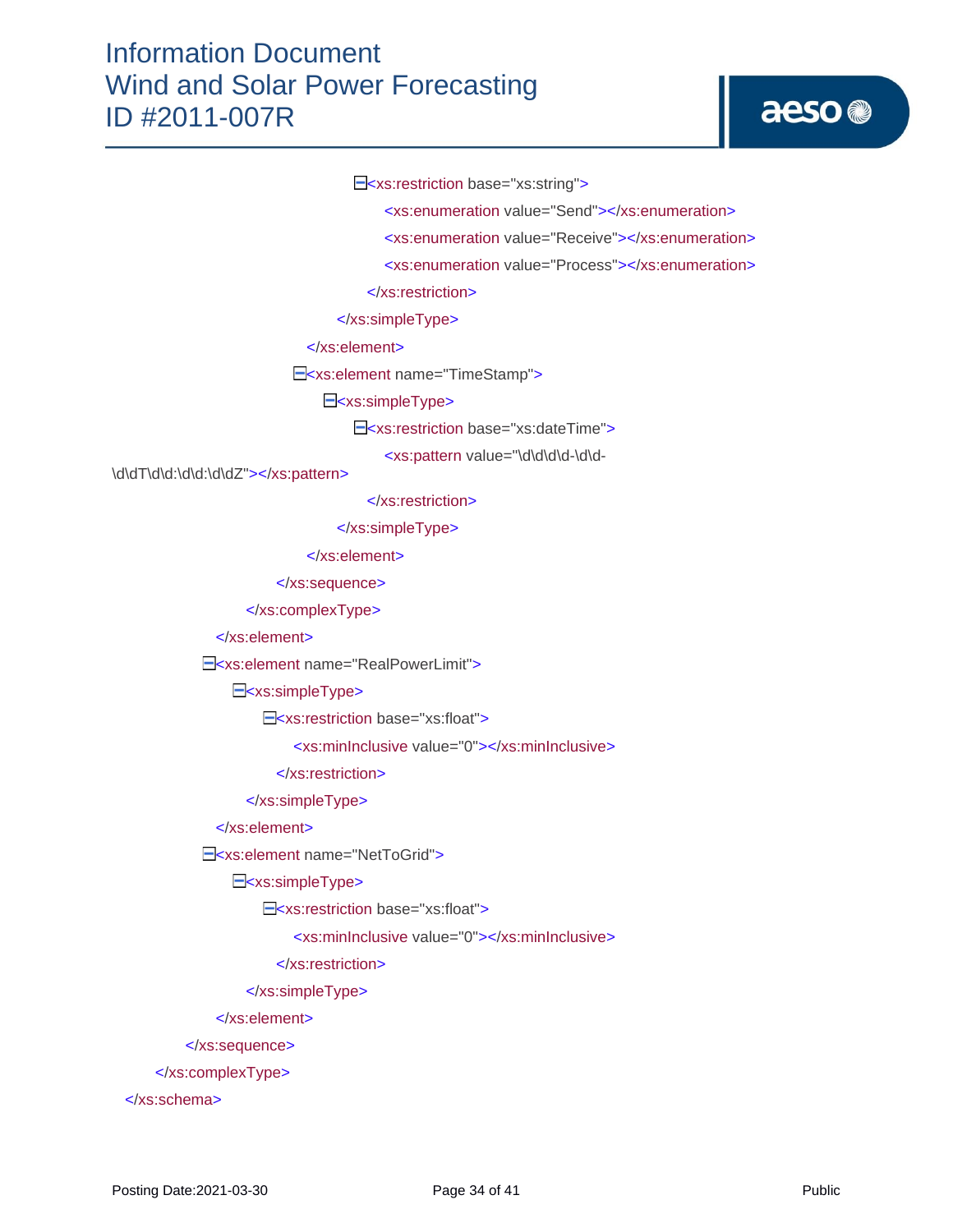#### **Appendix 6: Gross Real Power Capability Data Schema**

#### **Detailed Data Schema**

<?xml version="1.0" encoding="UTF-8"?>

 $\equiv$ 

<xs:schema xmlns:xs="http://www.w3.org/2001/XMLSchema" xmlns="http://windforecasting.public. aeso.ca" targetNamespace="http://windforecasting.public.aeso.ca" elementFormDefault="qualified" at tributeFormDefault="unqualified">

 <xs:element name="GrossRealPowerCapabilityData" type="GrossRealPowerCapabilityDataType" ></xs:element>

<xs:complexType name="GrossRealPowerCapabilityDataType">

E<xs:sequence>

<xs:element name="Facility">

E<xs:simpleType>

<xs:restriction base="xs:string">

<xs:maxLength value="255"></xs:maxLength>

</xs:restriction>

</xs:simpleType>

</xs:element>

<xs:element name="TransactionID">

E<xs:simpleType>

<xs:restriction base="xs:string">

<xs:maxLength value="255"></xs:maxLength>

</xs:restriction>

</xs:simpleType>

</xs:element>

<xs:element name="TimeStamps" maxOccurs="unbounded">

<xs:complexType>

E<xs:sequence>

<xs:element name="Source">

#### E<xs:simpleType>

<xs:restriction base="xs:string">

<xs:enumeration value="Wind

| Facility"> |                                                                                                                                                        |  |
|------------|--------------------------------------------------------------------------------------------------------------------------------------------------------|--|
| Facility"> | <xs:enumeration forecaster"="" value="Solar&lt;/td&gt;&lt;/tr&gt;&lt;tr&gt;&lt;td&gt;&lt;/td&gt;&lt;td&gt;&lt;xs:enumeration value="></xs:enumeration> |  |
|            | <xs:enumeration value="Solar&lt;/td&gt;&lt;/tr&gt;&lt;tr&gt;&lt;td&gt;Forecaster"></xs:enumeration>                                                    |  |
|            | <xs:enumeration value="Wind&lt;/td&gt;&lt;/tr&gt;&lt;tr&gt;&lt;td&gt;Forecaster"></xs:enumeration>                                                     |  |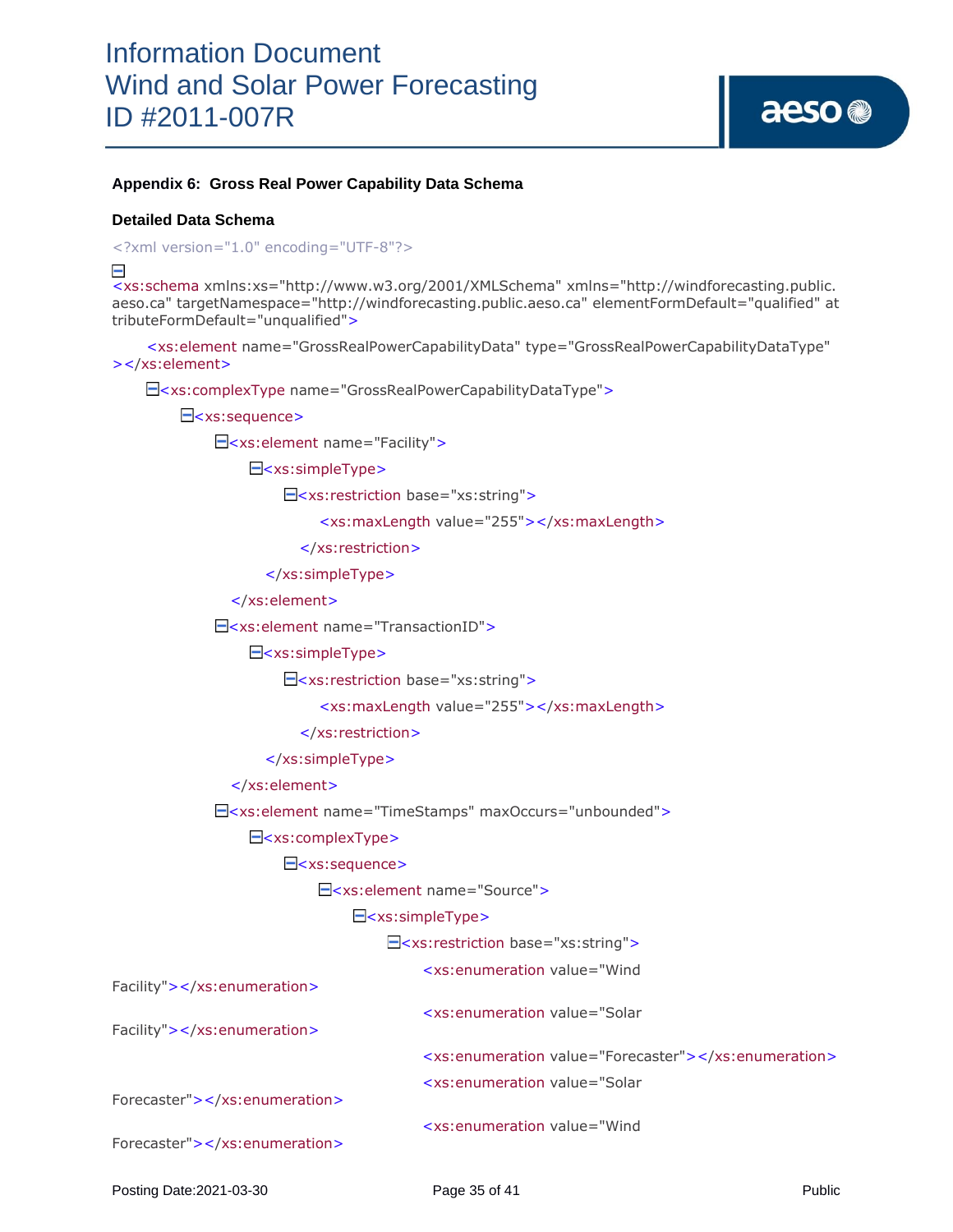<xs:enumeration value="B2B

Provider"></xs:enumeration>

</xs:restriction>

</xs:simpleType>

</xs:element>

<xs:element name="Activity">

E<xs:simpleType>

<xs:restriction base="xs:string">

<xs:enumeration value="Send"></xs:enumeration>

<xs:enumeration value="Receive"></xs:enumeration>

<xs:enumeration value="Process"></xs:enumeration>

</xs:restriction>

</xs:simpleType>

### </xs:element>

<xs:element name="TimeStamp">

E<xs:simpleType>

E<xs:restriction base="xs:dateTime">

<xs:pattern value="\d\d\d\d-\d\d-

\d\dT\d\d:\d\d:\d\dZ"></xs:pattern>

</xs:restriction>

</xs:simpleType>

</xs:element>

</xs:sequence>

</xs:complexType>

</xs:element>

<xs:element name="GrossRealPowerCapability" maxOccurs="unbounded">

 $\Xi$ <xs:complexType>

E<xs:sequence>

<xs:element name="TimeStampBegin">

E<xs:simpleType>

E<xs:restriction base="xs:dateTime">

<xs:pattern value="\d\d\d\d-\d\d-

\d\dT\d\d:\d\d:\d\dZ"></xs:pattern>

</xs:restriction>

</xs:simpleType>

</xs:element>

<xs:element name="TimeStampEnd">

## <xs:simpleType>

E<xs:restriction base="xs:dateTime">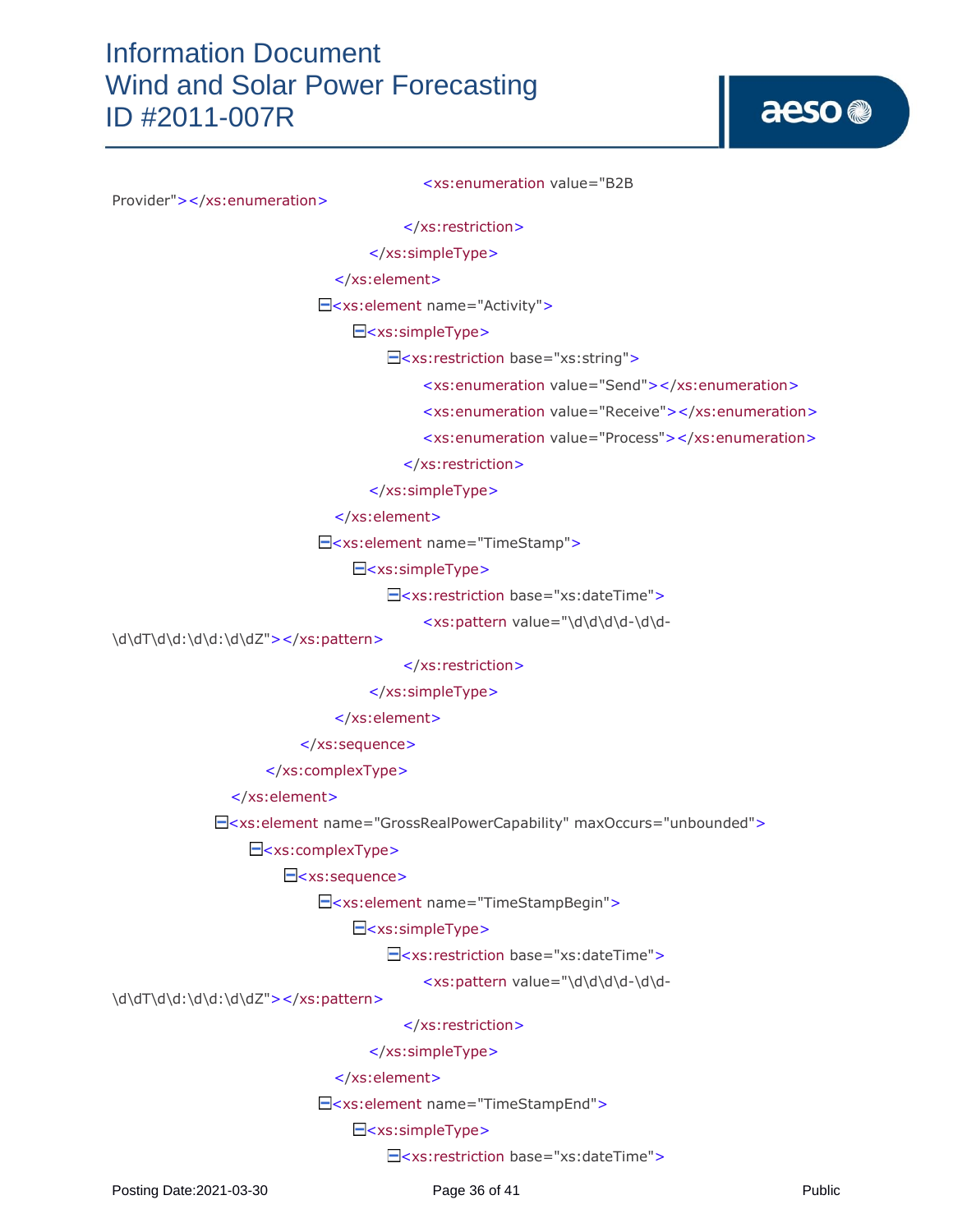

<xs:pattern value="\d\d\d\d-\d\d-

\d\dT\d\d:\d\d:\d\dZ"></xs:pattern>

</xs:restriction>

</xs:simpleType>

</xs:element>

<xs:element name="CapacityAverage">

E<xs:simpleType>

<xs:restriction base="xs:float">

<xs:minInclusive value="0"></xs:minInclusive>

</xs:restriction>

</xs:simpleType>

</xs:element>

</xs:sequence>

</xs:complexType>

</xs:element>

</xs:sequence>

</xs:complexType>

</xs:schema>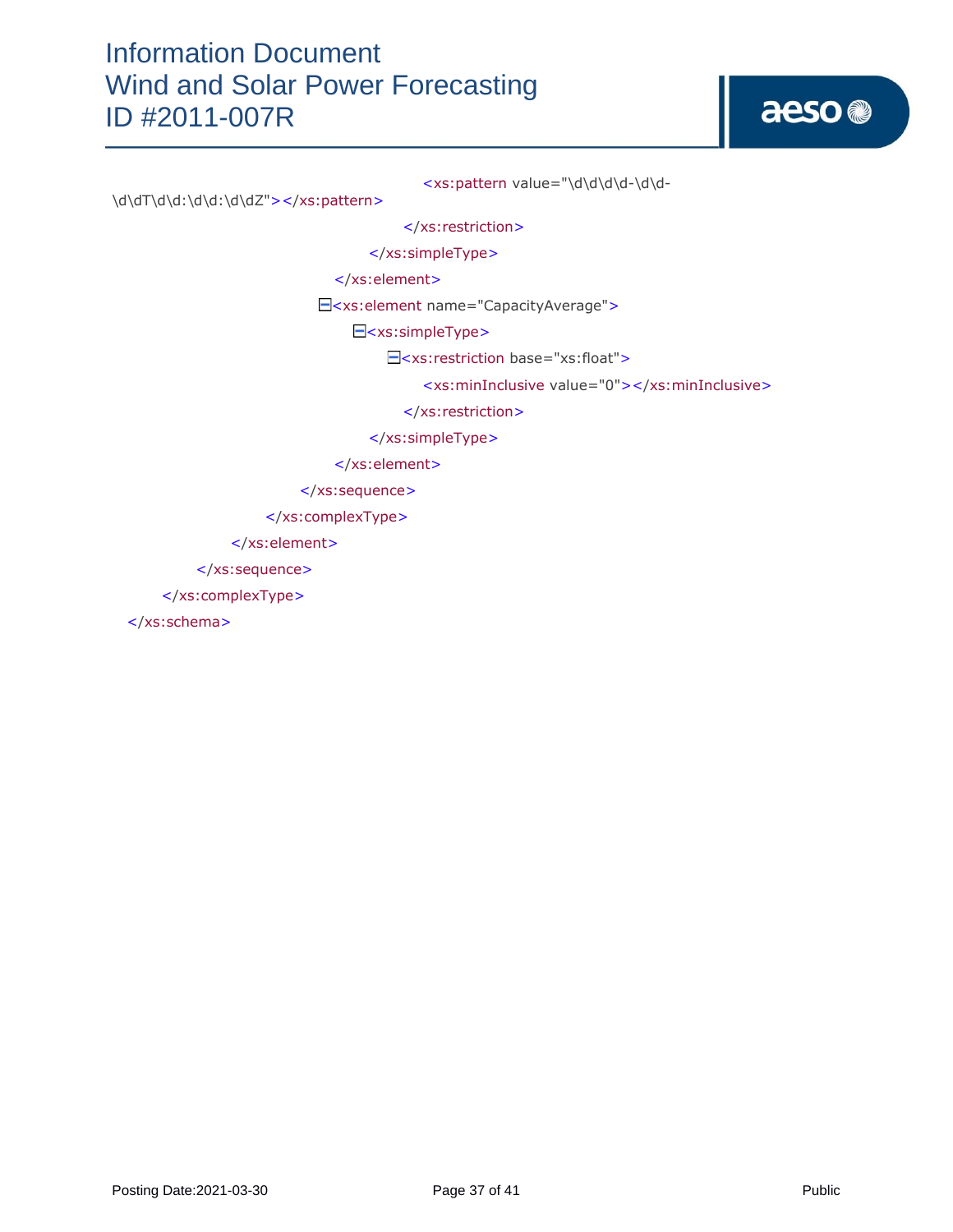### **Appendix 7: Communication Layer Schema**

### **Overview of Data Schema**



### **Detailed Data Schema**

<?xml version="1.0" encoding="UTF-8"?>

### Е

<xs:schema xmlns:xs="http://www.w3.org/2001/XMLSchema" xmlns="http://windforecasting.public.aeso.c a" targetNamespace="http://windforecasting.public.aeso.ca" elementFormDefault="qualified" attributeFor mDefault="unqualified">

<xs:include schemaLocation="WindFacilityMetData.xsd"></xs:include>

<xs:include schemaLocation="SolarFacilityMetData.xsd"></xs:include>

<xs:include schemaLocation="PowerData.xsd"></xs:include>

<xs:include schemaLocation="GrossRealPowerCapabilityData.xsd"></xs:include>

<xs:include schemaLocation="WindFacilityData.xsd"></xs:include>

<xs:include schemaLocation="SolarFacilityData.xsd"></xs:include>

<xs:include schemaLocation="Error\_Alert.xsd"></xs:include>

<xs:element name="WindSolarComLayer" type="WindSolarComLayerType">

E<sub>sxs:annotation></sub>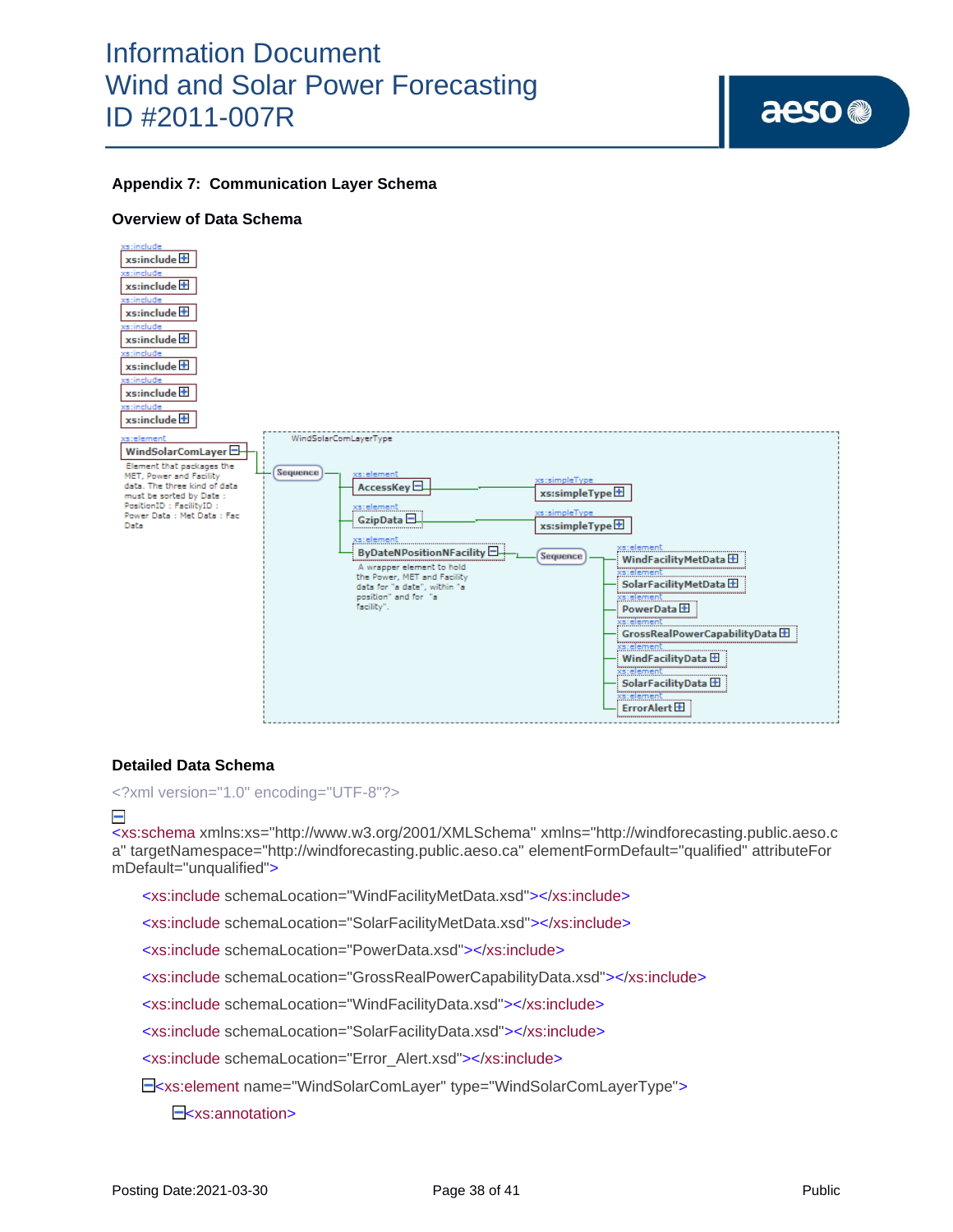aeso<sup>®</sup>

 <xs:documentation>Element that packages the MET, Power and Facility data. The t3 kind of data must be sorted by Date : PositionID : FacilityID : Power Data : Met Data : Fac Data</xs:documentation>

</xs:annotation>

</xs:element>

<xs:complexType name="WindSolarComLayerType">

E<xs:sequence>

E<xs:element name="AccessKey">

E<xs:simpleType>

<xs:restriction base="xs:string">

<xs:maxLength value="255"></xs:maxLength>

</xs:restriction>

</xs:simpleType>

</xs:element>

<xs:element name="GzipData" minOccurs="0">

E<xs:simpleType>

E<xs:restriction base="xs:string">

<xs:maxLength value="100000"></xs:maxLength>

</xs:restriction>

</xs:simpleType>

</xs:element>

<xs:element name="ByDateNPositionNFacility" minOccurs="0" maxOccurs="unbounded">

E<sub>sxs:annotation></sub>

 <xs:documentation>A wrapper element to hold the Power, MET and Facility data for "a date", within "a position" and for "a facility".</xs:documentation>

</xs:annotation>

E<xs:complexType>

E<xs:sequence>

 <xs:element name="WindFacilityMetData" type="WindFacilityMetDataType" mi nOccurs="0" maxOccurs="unbounded"></xs:element>

 <xs:element name="SolarFacilityMetData" type="SolarFacilityMetDataType" mi nOccurs="0" maxOccurs="unbounded"></xs:element>

 <xs:element name="PowerData" type="PowerDataType" minOccurs="0" maxO ccurs="unbounded"></xs:element>

 <xs:element name="GrossRealPowerCapabilityData" type="GrossRealPowerC apabilityDataType" minOccurs="0" maxOccurs="unbounded"></xs:element>

 <xs:element name="WindFacilityData" type="WindFacilityDataType" minOccur s="0" maxOccurs="unbounded"></xs:element>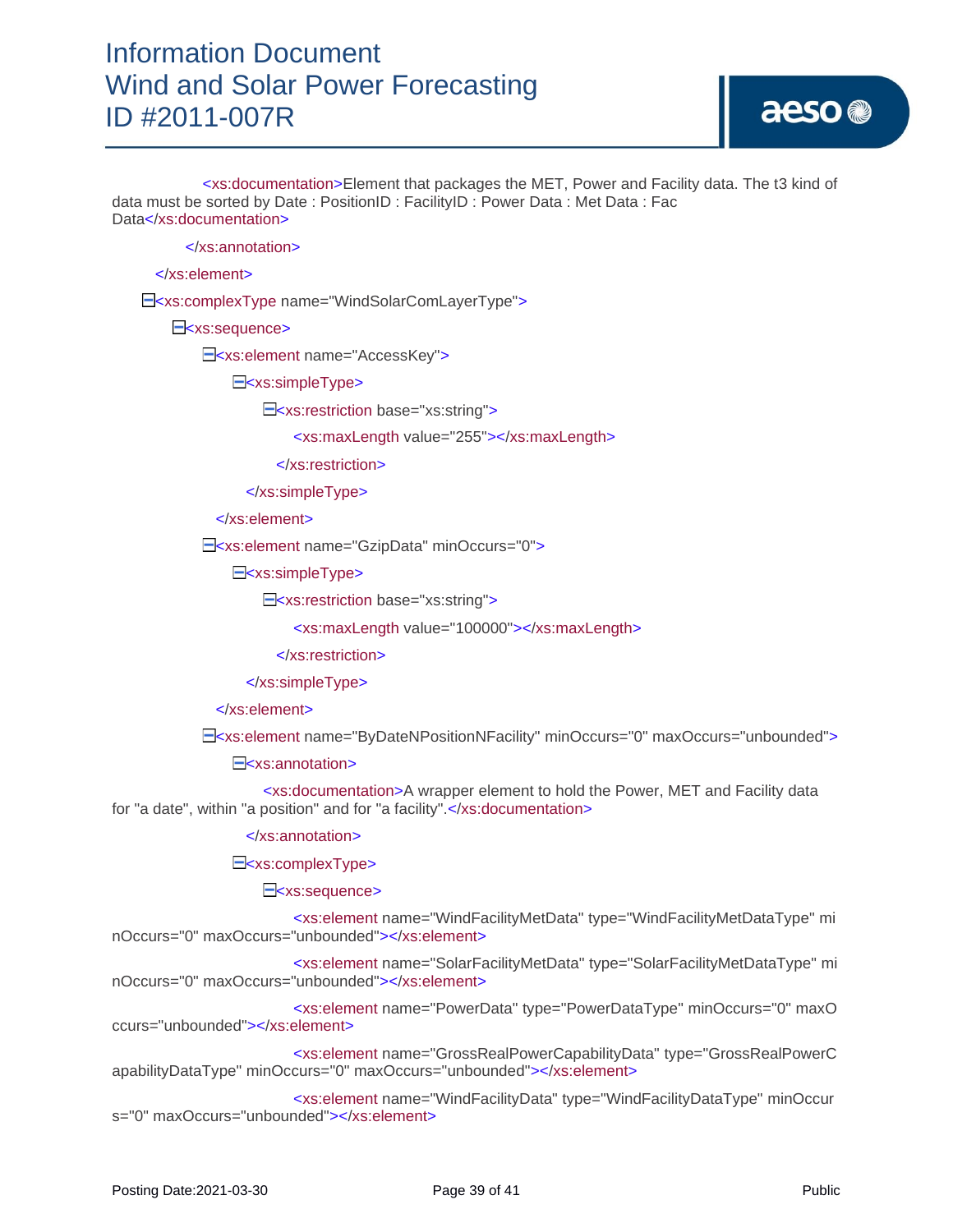<xs:element name="SolarFacilityData" type="SolarFacilityDataType" minOccur s="0" maxOccurs="unbounded"></xs:element>

 <xs:element name="ErrorAlert" type="ErrorAlertType" minOccurs="0" maxOcc urs="unbounded"></xs:element>

</xs:sequence>

</xs:complexType>

</xs:element>

</xs:sequence>

</xs:complexType>

</xs:schema>

aeso<sup>®</sup>